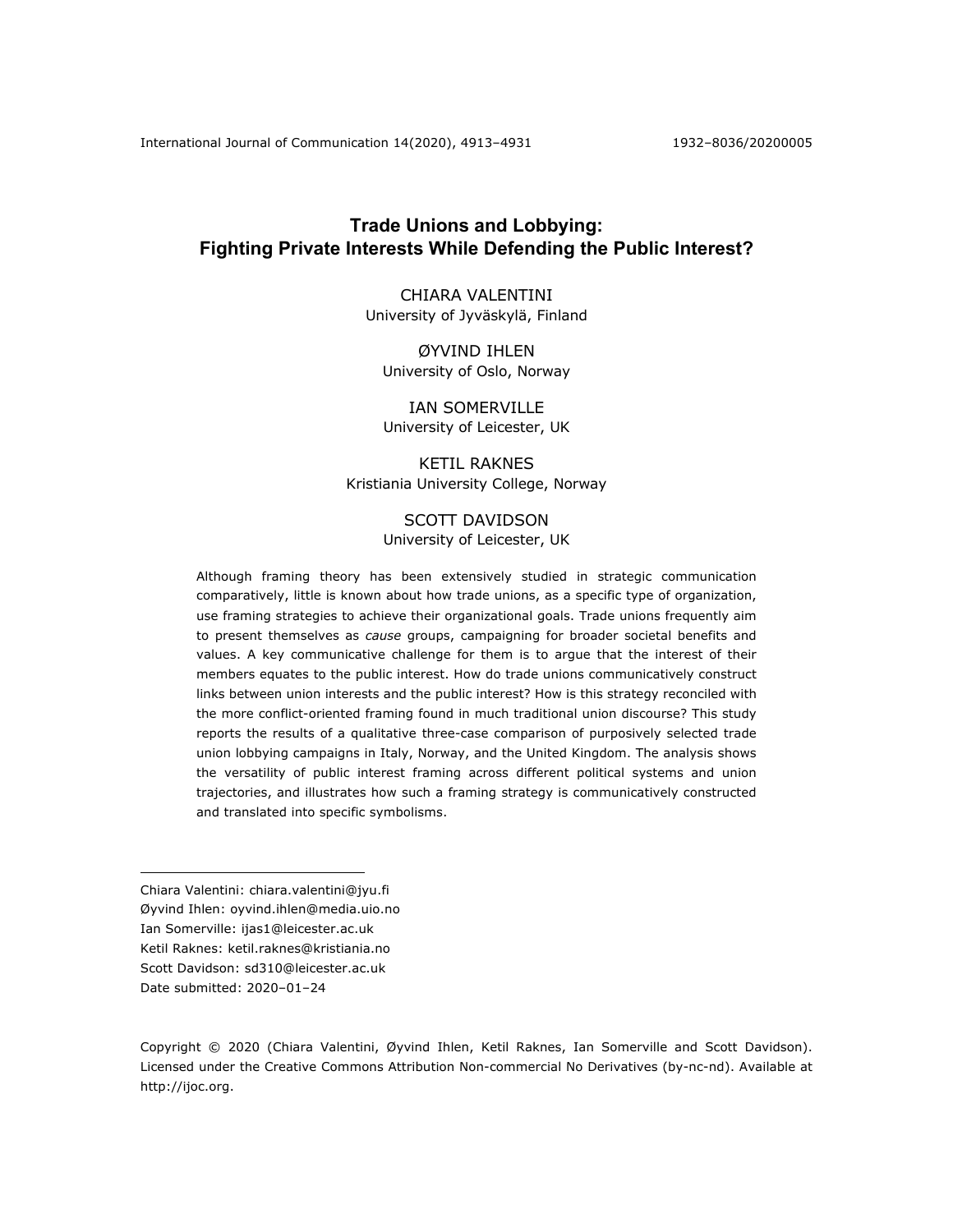*Keywords: strategic communication, framing theory, lobbying campaigns, trade union, public interest, comparative case study, qualitative analysis*

More and more organizations today are contributing to public debates through communication campaigns and advocating their own values (Manfredi-Sánchez, 2019; Polonsky, 2017), and many have tried to influence policy formulation by building public support with advocacy campaigns (Bsumek, Schneider, Schwarze, & Peeples, 2014; Gulbrandsen, 2009; Ihlen et al., 2018). Although there is a considerable research literature on strategic communication and lobbying that focuses on how business and interest groups affect policy formulation, create coalitions, and negotiate alternatives (Baumgartner, Berry, Hojnacki, Kimball, & Leech, 2009; Mahoney & Baumgartner, 2008; Tresch & Fischer, 2015), there is one specific actor—trade unions—that is active in lobbying but is often neglected in such research. In Western societies with high levels of activism, trade unions have historically played a central role in promoting societal equality, achieving better conditions and fairer wages for workers, and overall developing a more moral economy by exerting pressure on legislative bodies (Western & Rosenfeld, 2011). Hence, unions have positioned themselves as promoters of the public interest. To achieve this goal, trade unions must constantly leverage their internal legitimacy to push for social changes and to maximize their influence in the political sphere through a mix of communication and noncommunication activities (Binderkrantz & Krøyer, 2012). Literature on trade unions' strategic communications is, however, limited despite the fact that communication plays a strategic role not just for the achievement of these organizations' goals, but, above all, for shaping societies and democracies where unions operate. Unions are also an important social actor contributing to public discussions on matters that have societal and policy-related implications. Their strategic communication can thus influence what people think is relevant to discuss and even regulate, and what course of actions political leaders should take.

To get a better understanding of how such influence is exercised, this study explores the strategic communication efforts of trade unions by focusing on how trade unions' goals are communicatively framed to emphasize the public interest. Much of the lobbying literature on businesses and interest groups argues that building alliances and claiming that a proposal serves the public interest will help these organizations gain influence. But is the same true for trade unions? How do they communicatively handle their interests with broader societal benefits and values? Because of the specific organizational nature and function of trade unions in societies, that is, to represent "the self-interest of a particular economic or social group" (Coxall, 2001, p. 5), we would expect that a key communicative challenge for unions is to argue that the interest of their members equates to the public interest.

In this study, we explore this challenge by investigating how trade unions communicatively construct the notion of public interest to influence political and public spheres. Essentially, this study explores the framing strategies of trade unions when campaigning (Zarefsky, 2008), and how such strategic communication choices resonate with democratic values such as working for the public interest. It is argued that, to understand the power and influence of organizations in society, it is paramount to explore how organizations through communication gain such power and influence. To this end, we posed the following research questions:

*RQ1: How do trade unions communicatively construct links between union interests and the public interest?*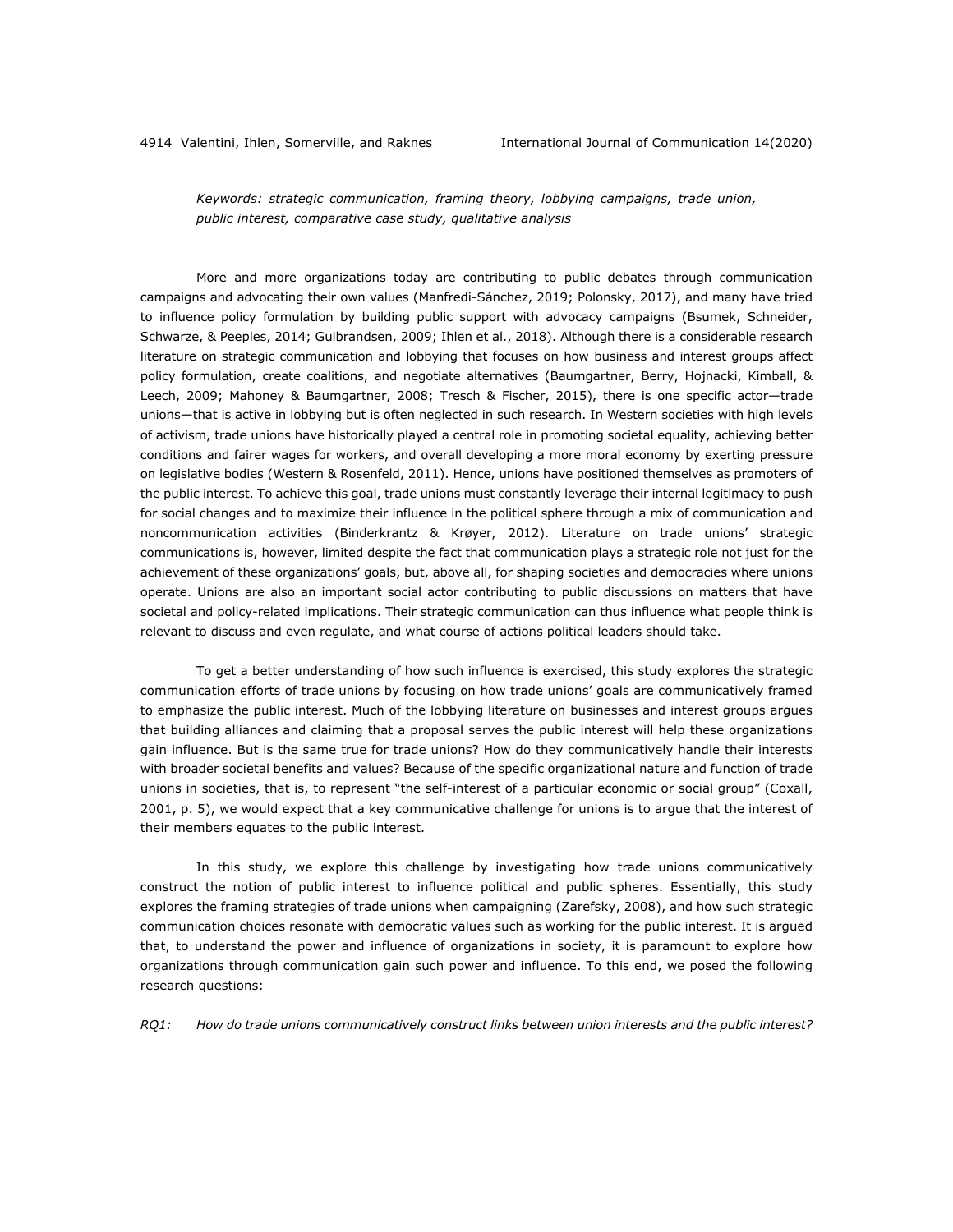## *RQ2: How is this strategy reconciled with the more conflict-oriented framing found in much traditional union discourse?*

To answer these research questions, we employed framing theory and relied on a multiple case study approach to explore public lobbying campaigns promoted by Italian, Norwegian, and UK trade unions. The comparative approach is well suited here given that the chosen unions, as we elaborate later in the article, have different traditions and historical trajectories and different starting points and opportunities for framing the public interest. Overall, this study contributes to framing theory by showing how contextual and historical elements (political systems and trade union histories) influence the framingbuilding process in these organizations and the strategic communication and lobbying literatures by exploring how the notion of the "public interest" is central to their framing strategies in aiding trade unions to achieve their strategic goals.

### **Literature Review**

## *The Public Interest*

The public interest is a concept that has been debated for a long time within political science and lately in strategic communication (e.g., see, Cochran, 1974; Johnston, 2016; Lippmann, 1955). In strategic communication, the public interest is often considered a normative ideal for conducting persuasive communications in an ethical manner (Messina, 2007), for raising professionals' values and standards (Bivins, 1993), and even for broadening the purposes of the profession (Johnston, 2016) beyond those of serving the private interests of powerful entities. Yet, the term is still considered too elusive to guide the practice of strategic communication (Messina, 2007).

Walter Lippmann (1955) suggests that the public interest is "what men would choose if they saw clearly, thought rationally, acted disinterestedly and benevolently" (p. 50). It is certainly a notion that is seen as a counterpart to private interests, that is, interests that only benefit a few. Still, the concept of public interest is highly problematic, and a number of epistemic issues are involved in defining the idea. How precisely can it be known and how can we decide on the matter? Are we to rely on procedural approaches: "The public interest is what emerges from deliberative processes that occur within democratically legitimated institutions" (Anthony, 2013, p. 128)? Others have attempted to define it as "those outcomes best serving the long-run survival and well-being of a social collective construed as a 'public'" (Bozeman, 2007, p. 17). However, at the same time, it must be recognized that contemporary society is constructed from conflicting values and divergent interests. This also means that the public interest is always contingent in the sense that no one definition of the public interest can ever be viewed as final. The public interest must always be considered in the context of time and space: "It only comes into existence and is consequently defined when we voice and debate our concerns and views" (Simm, 2011, p. 560). Indeed, it has been argued that the debate about the public interest is part and parcel of "the democratic game itself" (Bitonti, 2017, p. 161). This means that the democratic process is one in which several political actors will present often contradictory claims that their proposals will serve the public interest best. It has been argued that because the concept is frequently invoked but seldom defined in practical discourse, it is "an empty vessel, waiting to be filled with whatever values the user wishes. This lack of definition renders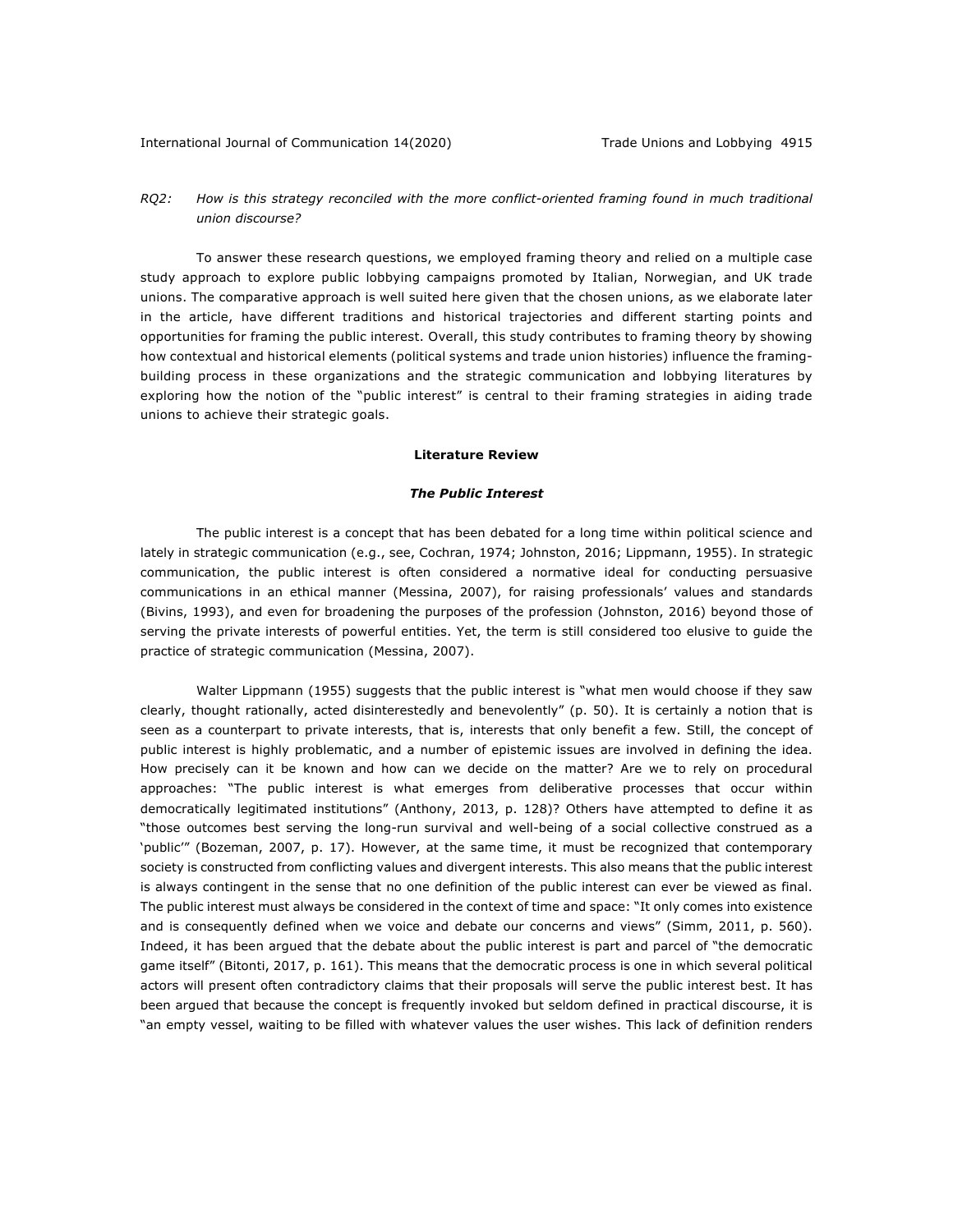the concept vulnerable to capture by interest groups" (Feintuck, 2004, p. 2). This points to the importance of evaluating such claims, and one way of unpacking a public interest argument is to look at how it is framed.

## *Framing Theory and Lobbying*

Framing denotes the activity of highlighting "some aspects of a perceived reality and [making] them more salient in a communicating text, in such a way as to promote a particular problem definition, causal interpretation, moral evaluation, and/or treatment recommendation for the item described" (Entman, 1993, p. 52). Frames are important for the analysis of power and the treatment of political issues (Carragee & Roefs, 2004; Vliegenthart & van Zoonen, 2011); thus, they can be employed in political contests to define the scope of issues, who is responsible for or affected by the issue, and which enduring values are relevant (Pan & Kosicki, 2001).

Framing studies have been characterized by two macro traditions: The social science tradition has focused on identifying and counting the presence of specific frames and their impact on those exposed to them, and the rhetorical tradition views framing as a communication strategy employed by a communicator to achieve a specific goal. The rhetorical tradition is thus concerned with investigating how and why a communicator employs specific frames in his or her communication (Kuypers, 2010; Souders & Dillard, 2014). Most framing literature has focused on media frames; studies on frames adopted by other social actors have been limited (Carragee & Roefs, 2004; Ihlen at al., 2018; Lock, Stachel, & Seele, 2020; Tsetsura, 2013), despite the fact that the public sphere is characterized by a multitude of frames produced by different social actors. These social actors' strategic communication efforts are important because they potentially shape frames used by news media and other actors (cf. Entman, 2004; Lock et al., 2020). Frames from different actors compete for media and public attention (Baumgartner et al., 2009); thus, understanding frame competition has become an important and relevant research area in communication studies, including investigating how opposing frames are presented together (Sniderman & Theriault, 2004) and how certain ones gain influence (Baumgartner et al., 2009).

In the context of public affairs, framing theory has been applied to specific studies on frame competition by different interest groups (e.g., Boräng et al., 2014; Lock et al., 2020), in EU policy framing (e.g., Daviter, 2007), and in relation to interest groups' lobbying efforts toward the European Commission (e.g., Klüver, Mahoney, & Opper, 2015). Frame production and the strategic choices of different actors that impact policy are seldom discussed from a public interest point of view. Lobbyists, as organizational communicators, are in the business of using strategic communication to achieve a specific political goal (Kuypers, 2010); thus, they are likely to attempt to construct frames showing how their proposal addresses a public policy that has certain causes and has to be addressed in a way that serves the public interest. However, the ability lobbyists have to use appeals to the public interest is contingent on a number of factors. Businesses typically stand accused of only pursuing a profit motive with little regard for the public interest. Unions, on the other hand, are frequently labeled as representing sectorial interests (Coxall, 2001) or faulted for only pursuing the interests of their members. In general, it has been argued that "we know remarkably little about how interest groups choose their frames" (Klüver et al., 2015, p. 481). This and other lobbying studies using framing theory mostly stop short of looking at the communicative construction of the frames and the strategic communication choices made by lobbyists. Instead, studies typically perceive frames as more or less discrete, stable entities that you choose from, for instance, whether or not an issue is framed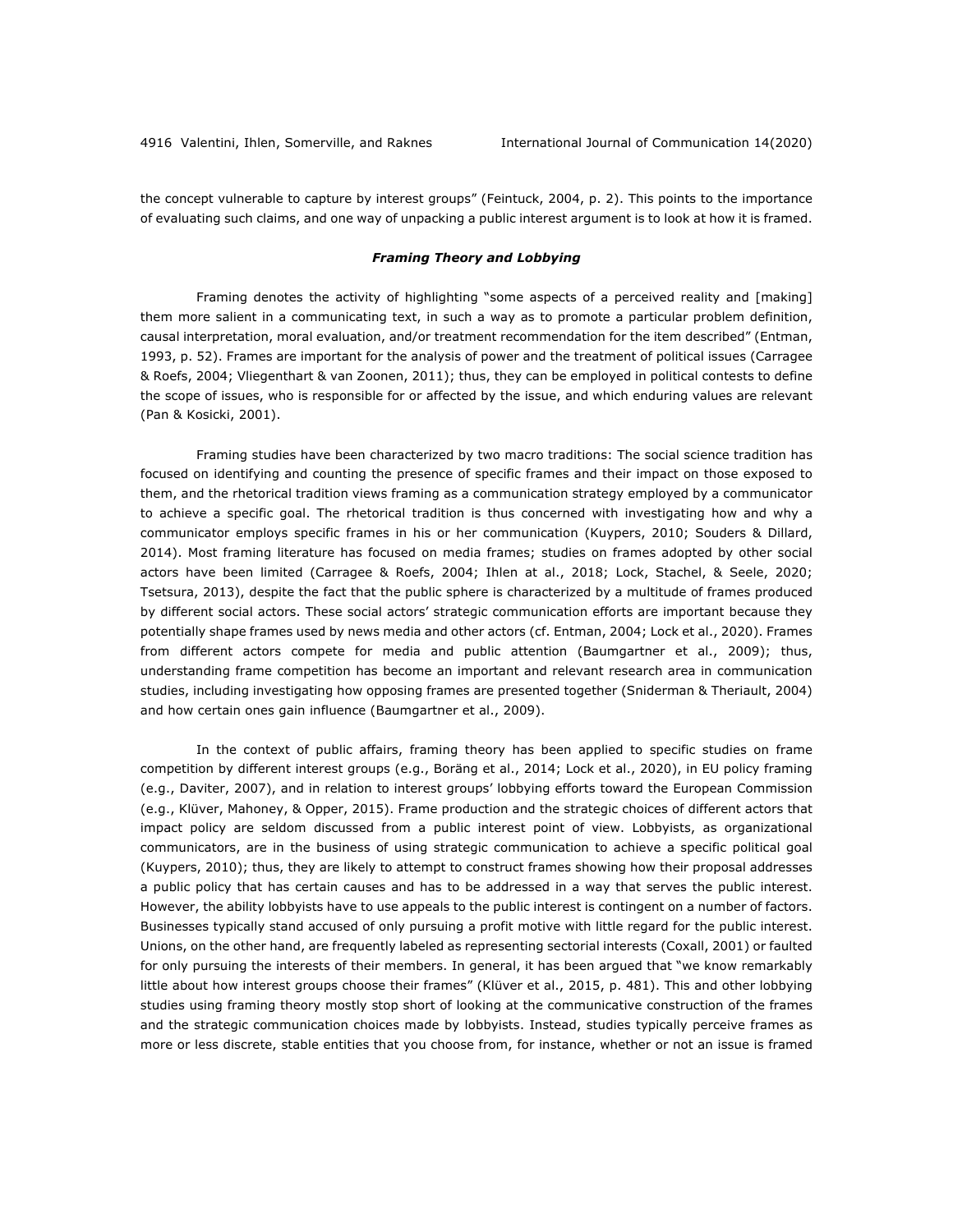individually or collectively, creating an individual or a collective frame (e.g., Mahoney & Baumgartner, 2008). To understand the different starting points, it is thus necessary to study "the specific social, legal, cultural and time contexts" (Johnston, 2016, p. 1). The next section deals with the historical background and position of unions in the countries focused on in the current study.

## *Unions: Among Market, Society, and Class*

As noted, much has been written about the political "ends" of lobbying and less about the communicative "means" to achieve these political ends. This article contributes to the latter. In this study, three trade unions from three European countries (Italy, Norway, and the United Kingdom) were chosen. Table 1 summarizes the main characteristics of these three countries from political and trade union points of view.

|                             | <b>COULILI</b> Y |                        |                 |
|-----------------------------|------------------|------------------------|-----------------|
| Main characteristic         | Italy            | Norway                 | United Kingdom  |
| Type of democracy           | Consensual       | Consensual             | Majoritarian    |
| Executive parties dimension | High             | High                   | Low             |
| Federal unitary dimension   | Low              | Low                    | Low             |
| Interest group pluralism    | Medium           | Low                    | High            |
| Type of unionism            | Class-oriented   | Civil society-oriented | Market-oriented |

*Table 1. Overview of the Main Characteristics of Trade Unions in the Selected Countries.*

 $C_{\text{a}}$ 

According to Lijphart's (2012) democracy classification, the United Kingdom is a good example of a majoritarian democracy, scoring low on the executive parties dimension (e.g., low values indicate single-party dominance in cabinets, majoritarian electoral systems), as well as the federal unitary dimension (e.g., low values indicate centralized government, flexible constitutions). Norway and Italy score high on the first, but low on the second. In terms of interest group pluralism, however, there is a huge difference between the two latter countries. Italy scores medium-high, although not as high as the United Kingdom. Norway scores lowest of all. Norway, for instance, has been characterized as a corporatist country and has used a tripartite model in which unions have been negotiating with employers' associations and the state (Kjelstadli, 1998).

Within these political systems, trade unions have developed different trajectories and influencing roles as they have faced different forms of interplay among market, society, and class, which influence their identity (Hyman, 2001). Yet, three macro ideal types can be found: market-oriented unionism, civil society unionism, and class-oriented unionism (Hyman, 2001).

The United Kingdom is considered the prime example of market-oriented unionism in which unions first and foremost are labor market institutions engaged in collective bargaining. The history of trade unionism in the United Kingdom is largely one of strife with government and confrontation with big business. Since the Industrial Revolution, British governments have legislated to prohibit trade unions and collective bargaining by British workers. Nevertheless, by the 1970s, trade union power was at its zenith and membership had reached its highest-ever figure of 13 million, more than 55% of the British workforce (McIlroy, Fishman, & Campbell, 1999). One result of a range of antitrade union legislation in the 1980s and 1990s was that membership declined steeply in the period (Moylan, 2012). Whereas the decline of heavy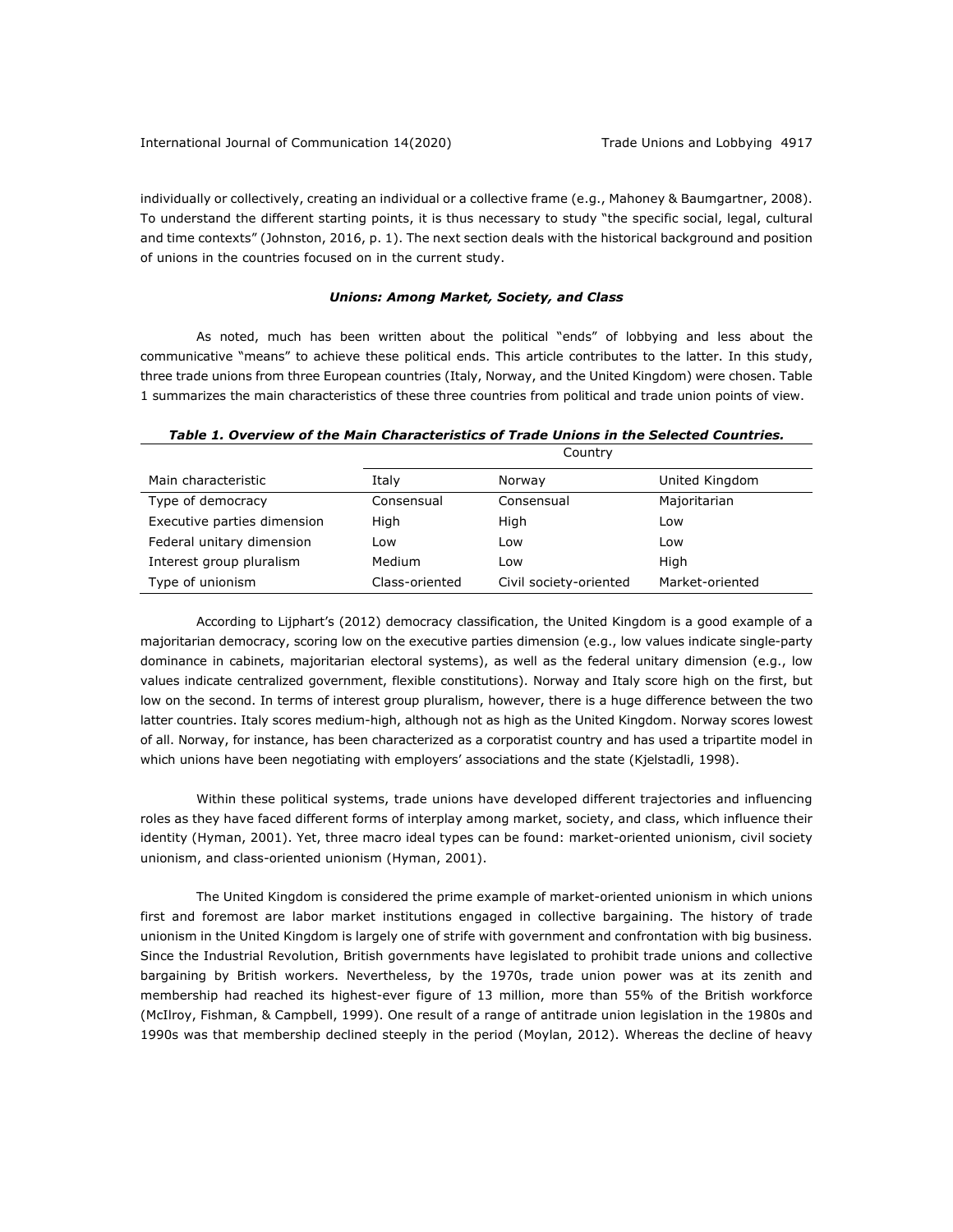manufacturing industry and the casualization of the workforce have impacted greatly trade union membership, in some sectors, it remains strong, such as in the railway industry.

Norway is an example of civil society unionism. Here, unions focus on improving workers' conditions and status in society more generally and are part of a broader struggle for social justice and equality. The civil society orientation of Norwegian unionism has led to a more cooperative and consensual form of unionism than in Italy and the United Kingdom. The idea of cooperation has been crucial in balancing relations between management and employees in Norway (Kjelstadli, 1998). In the period before the 1980s, the system was characterized by extensive public–private cooperation, particularly with regard to industrial policy. Several new unions were established that were not part of the corporative setup; hence, these new actors had to rely on lobbying (Gulbrandsen, 2009, p. 390). A key take-away point is that the Norwegian political establishment has been union-friendly.

Finally, Italy is the major example of class-oriented unionism in which the struggle between capital and labor takes the front stage. Traditionally, Italian unions were associated with a particular political party. Changes in the political structure and changes within the union federations mean that this political categorization is no longer fitting (Regalia, 2012). The first union was established during the fascist regime and represented all workers in the overall economy. Post-World War II and the Cold War destabilized this union endeavor and paved the way for a split and the creation of other unions (Regalia, 2012), such as Italian Confederation of Workers' Unions (CISL) and the Italian Union of Labor. Unlike many European countries, Italy has no labor code or specific industrial relation laws. Unionism is governed by a complex system of collective agreements, pacts, workplace agreements, laws, decrees, and regulations. Italian trade unions still lack institutionalization and have had weak influence in several collective bargaining situations (Regalia, 2012).

## **Method**

This study used a qualitative approach to explore how trade unions invoke the public interest to advance their strategic objectives. Specifically, three campaigns (see short case descriptions in the Analysis section) that took place in Italy, Norway, and the United Kingdom were selected because they are distinctive examples of framing organizational goals in the public interest. Moreover, these campaigns received media coverage and the unions argued their cases publicly. Although it is not possible to generalize, the campaigns are illustrative of how trade unions use the public interest frame in their strategic communication initiatives and permit us to study these organizations' communicative efforts in action (Stake, 2005). To compile the case description and gain insights on each campaign's milestones, we sought media coverage of the cases via national media archives (subscription based) in the leading national newspapers in each country. Searches were conducted in the native languages and were built around a string involving the name of the trade union and keywords for the campaign's main issues. After having gained important insights into the campaigns' core messages, we conducted semi-structured elite interviews with representatives who had been deeply involved in the chosen campaigns. We chose to conduct elite interviews because we were interested in understanding the strategic communication choices of trade unions when framing their organizational goals under the public interest notion rather than studying different perspectives and views on the campaigns. As other scholars have noted (Baker & Edwards, 2012; Bogner, Littig, & Menz, 2009), when "the interviewees are of less interest as a person than their capacities as experts for a certain field of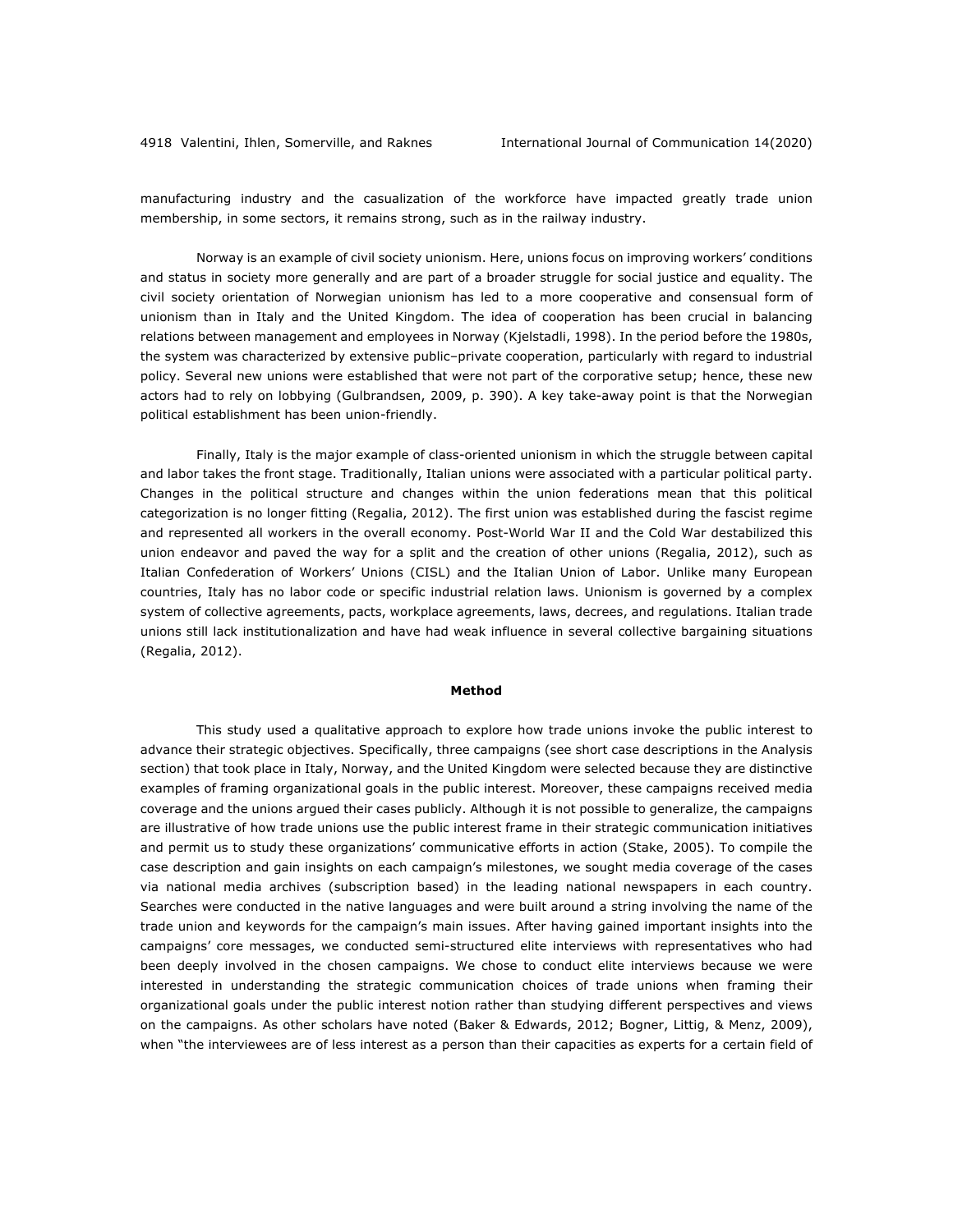activity" (Flick, 2009, p. 165), a few key interviews are "an effective means of quickly obtaining results" and "practical insider knowledge" (Bogner et al., 2009, p. 2). Each interview lasted approximately 60–90 minutes, and was taped and transcribed by research assistants. Consent forms were given and data collection and storage followed General Data Protection Regulation guidelines for good ethical and privacyrelated practices in research. The interviewees read and approved the transcripts and no changes were required. Relevant quotes from Italian and Norwegian interviewees and written material were translated into English by the authors. To triangulate the interview data, we collected official publications on the campaign produced and made available online by each trade union in their association's websites. We also gained access to internal strategy documents from the unions, and looked at public relations material in the form of text on websites and ads in news media outlets (see Table 2).

|                    | Country                                                                                                                            |                                                                                              |                                                                                                                                                                                                    |  |
|--------------------|------------------------------------------------------------------------------------------------------------------------------------|----------------------------------------------------------------------------------------------|----------------------------------------------------------------------------------------------------------------------------------------------------------------------------------------------------|--|
| Source             | Italy                                                                                                                              | Norway                                                                                       | United Kingdom                                                                                                                                                                                     |  |
| Unions in focus    | Confederation of Trade<br>Unions (CISL)                                                                                            | The Norwegian<br>Confederation of Trade<br>Unions (LO)                                       | UK National Union of Rail,<br>Maritime and Transport<br>Workers (RMT)                                                                                                                              |  |
| Interviewees       | 1 CISL communication<br>manager responsible for<br>the campaign                                                                    | LO head of public<br>relations and strategy<br>+ communication<br>advisor                    | 1 RMT senior lobbyist and<br>policy officer                                                                                                                                                        |  |
| Official documents | 3 strategy documents+<br>1 policy proposal $+96$<br>press releases and event<br>updates                                            | 2 strategy documents<br>$+1$ memo on<br>arguments $+1$ speech<br>+ 1 placard                 | 8 public reports $+1$ written<br>report to the UK Parliament<br>Select Committee for<br>Transport $+1$ transcript of<br>oral evidence presented to<br>the select committee $+76$<br>press releases |  |
| Official Web pages | Campaign URL page:<br>http://www.fisco.cisl.it/,<br>containing 5 URL pages<br>entirely on the proposal<br>and campaign initiatives | Campaign URL page:<br>http://mittarbeidsliv<br>.no/, containing 6<br>stories from the future | RMT site:<br>https://www.rmt.org.uk/ho<br>me/ +campaign URL page:<br>http://actionforrail.org/reso<br>urces/                                                                                       |  |
| Media material     | 1 official video ad $+1$<br>official audio ad, +15<br>news stories                                                                 | 18 news stories $+2$<br>opinion editorials $+1$<br>editorial                                 | 29 news stories                                                                                                                                                                                    |  |

## *Table 2. Overview of Data Collected.*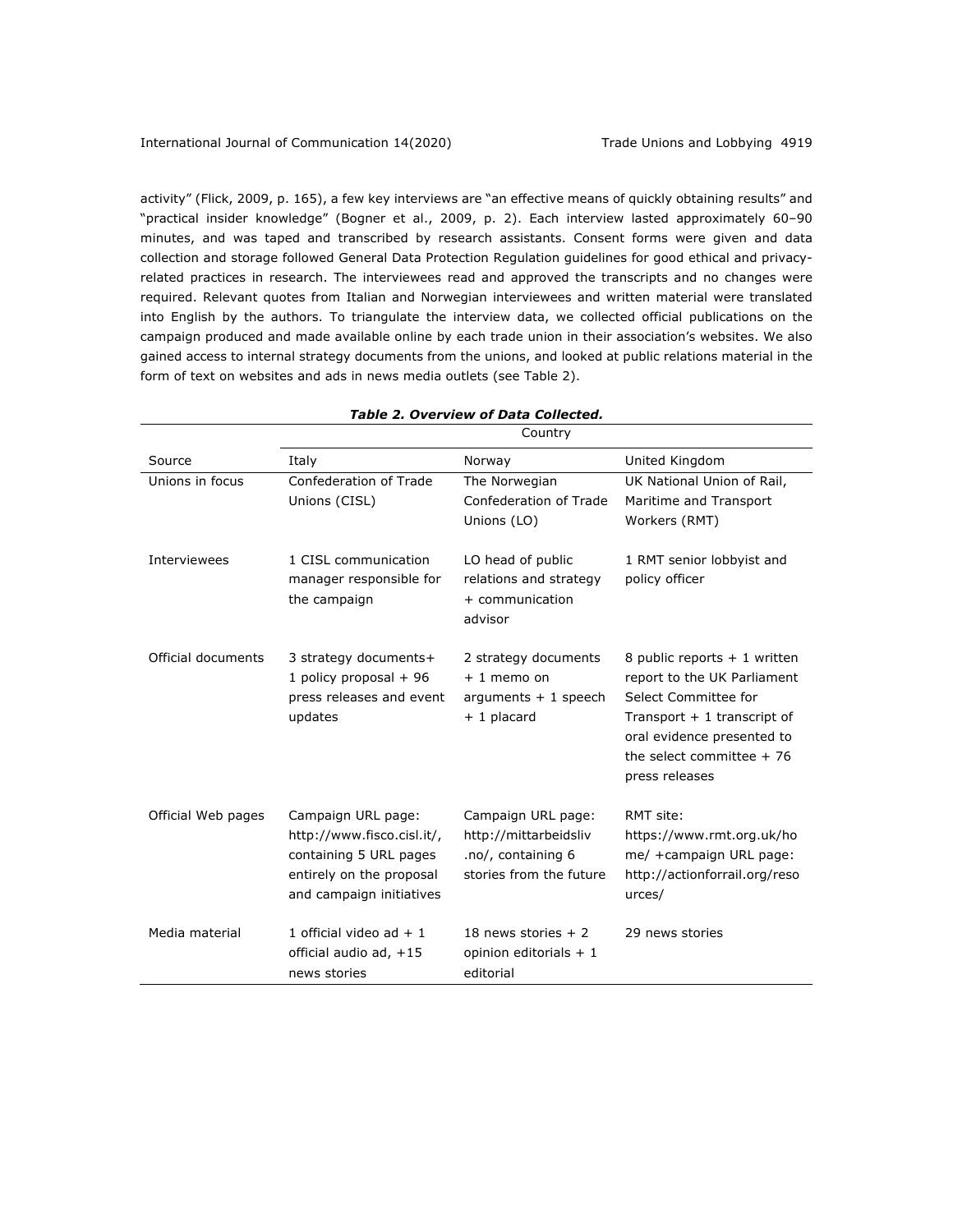In analyzing our data set, we chose an inductive approach that consisted of a close reading of the material in light of our research questions and theoretical framework. Our approach was in line with the rhetorical tradition in framing analysis (Kuypers, 2010), which intends "to understand how a rhetor wanted to frame his/her message, how it was executed and how it might plausibly have impacted the audience" (Souders & Dillard, 2014, p. 1009). In this regard, we were interested in the "meaning shaping nature of frames" (Souders & Dillard, 2014, p. 1009) and specifically the public interest frame. We thus paid particular attention to the four elements of Entman's (1993) framing definition: problem definition, causal interpretation, moral evaluation, and treatment recommendation, and how these were discursively represented in our data set. As Souders and Dillard (2014) note, most framing studies focus on the transferring agent such as the news media and their impact on the consumers, such as public opinions, but overlook the original messaging strategies of rhetors, which is the focus of this study. This qualitative approach allowed us to explore the how and why of the campaign messages without reducing the findings to quantifiable data that can say little about the strategic thinking and the role of communication in constructing a specific understanding of an organization's position (Reese, 2007).

#### **Analysis**

#### *The Italian Case: "Carer for All Italians"*

Several Italian governments from the left and right have tried to reform the country's tax policy. Since the 1990s, personal income tax has strongly increased, becoming one of the main sources of revenue for the state, but also a great burden to workers (Organization for Economic Cooperation and Development, 2005). Reforms have mostly benefitted individuals in high-income brackets. In February 2015, CISL, under the slogan "For a More Equal and Fairer Taxation!" proposed a revision of tax policy and launched a grassroots campaign. The campaign was built around the argument that economic growth had to resume to avoid social conflict, strengthen income, and thus consumption of workers and pensioners. The campaign was mostly about promoting these objectives with a political initiative that sought the involvement of all citizens with a petition. CISL's legislative proposal had five main political objectives: (1) extending the 80 euro bonus to all tax-liable persons with an annual income below 40,000 euros, (2) removing any tax on the first house, (3) developing new family allowances to support families at risk of poverty, (4) reducing local taxes, and (5) introducing a "mini-capital-tax" for those with assets worth more than 500,000 euros.

The crucial objective was to shake the economy of the country through a legislative proposal that we asked citizens to endorse with their signatures. . . . The campaign aimed at informing and educating people about our objectives, and at the same time make them support our specific proposal. (CISL communication manager, personal interview, March 8, 2017)

To gain collective benefits, CISL used an anticipatory, value creation strategy combined with direct and indirect lobbying tactics (Olson, 1965). The campaign lasted approximately six months (February–July 2015) and approximately 500,000 signatures were submitted to the Italian Parliament during Fall 2015. According to CISL, this campaign was very ambitious because it did not seek just the support of workers and pensioners, but anyone, the "whole universe of publics" (CISL communication manager, personal interview, March 8, 2017). Hence, it had to deliver messages that appealed to a wide group of people and via multichannel means. The campaign was visible on the CISL website, across traditional mass media, and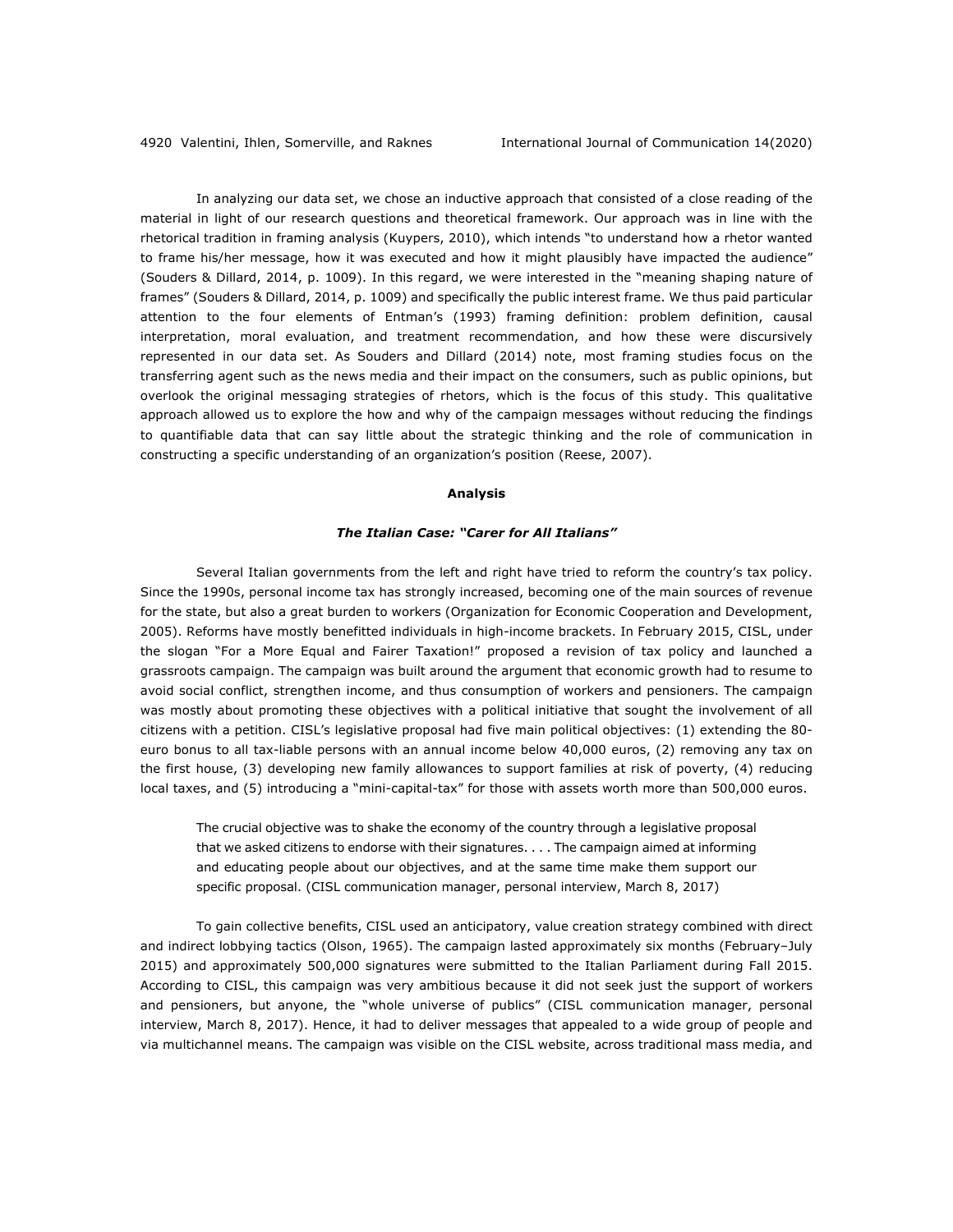also in social media, including Twitter, Facebook, YouTube, Instagram, and Google+. Seven digital mobilizations, all under the hashtag #firmalacrescita (#signforgrowth), were implemented. CISL also used flash mobs and booths in the cities' main squares to reach out to local publics. To keep the message simple and clear, CISL visual material consistently reminded people of the proposal objectives through the illustration of a hand and five fingers, one finger for each objective:

We chose to depict a hand and the five fingers . . . for a need of simplicity. We chose it because we wanted to speak in a simple way to the citizens. Isn't it easier to explain our campaign objectives through the fingers of a hand? (CISL communication manager, personal interview, March 8, 2017)

According to the communication manager, CISL used a proactive, nonantagonistic strategy, in line with participatory principles and dialogic approaches.

We realized a *vox populi* action. We travelled around Italy and directly asked citizens to tell us what they thought about our proposal and initiatives. We then recorded them and made them available in the Web, mostly on YouTube. We then called our delegates and supporters to virally diffuse these videos across channels. (CISL communication manager, personal interview, March 8, 2017)

The proposal was also written in a clear, actionable manner addressing the current situation of many people: "It was a concrete proposal with concrete actions not a political stunt" (CISL communication manager, personal interview, March 8, 2017). Although not directly referring to the public interest, the communication strategy was built around the idea that the solution for the current nationwide economic problems lay in changes in taxation and social welfare policies. Hence, CISL communicatively articulated a message of caring for all Italians, for better policies and conditions while using an argument that a more equal society coupled with more state interventions could improve Italians' conditions. Communicatively, CISL wanted to present itself as an "carer" of the majority of Italians, those, at least, who have been suffering the most because of an unbalanced tax system. Still, because of subsequent political turmoil, the political elections, and the change of political leadership in Spring 2018, this issue has moved toward a broader discussion on whether or not to introduce a guaranteed minimum income.

#### *The Norwegian Case: "Relevance for All Workers"*

When a conservative/right-wing coalition government took power in Norway in October 2013, it had already announced that it would propose changes to the Working Environment Act. The changes would, for instance, make it easier to hire people on short contracts and would ease the regulations against work on Sundays (Øverbye, 2017). The changes were proposed before Summer 2014 and an alliance was forged among three of the largest unions, including the Norwegian Confederation of Trade Unions (LO), to combat the proposal.

LO talked about how the Government's proposed amendments to the Working Environment Act would mean increased uncertainty and a less inclusive workplace (Nielsen, 2015, January 14). In February 2015, the unions called a strike and 1.5 million of Norway's 2.6 million workers participated in a two-hour general strike to protest the government proposal. In a rally speech in front of the Norwegian Parliament, the LO leader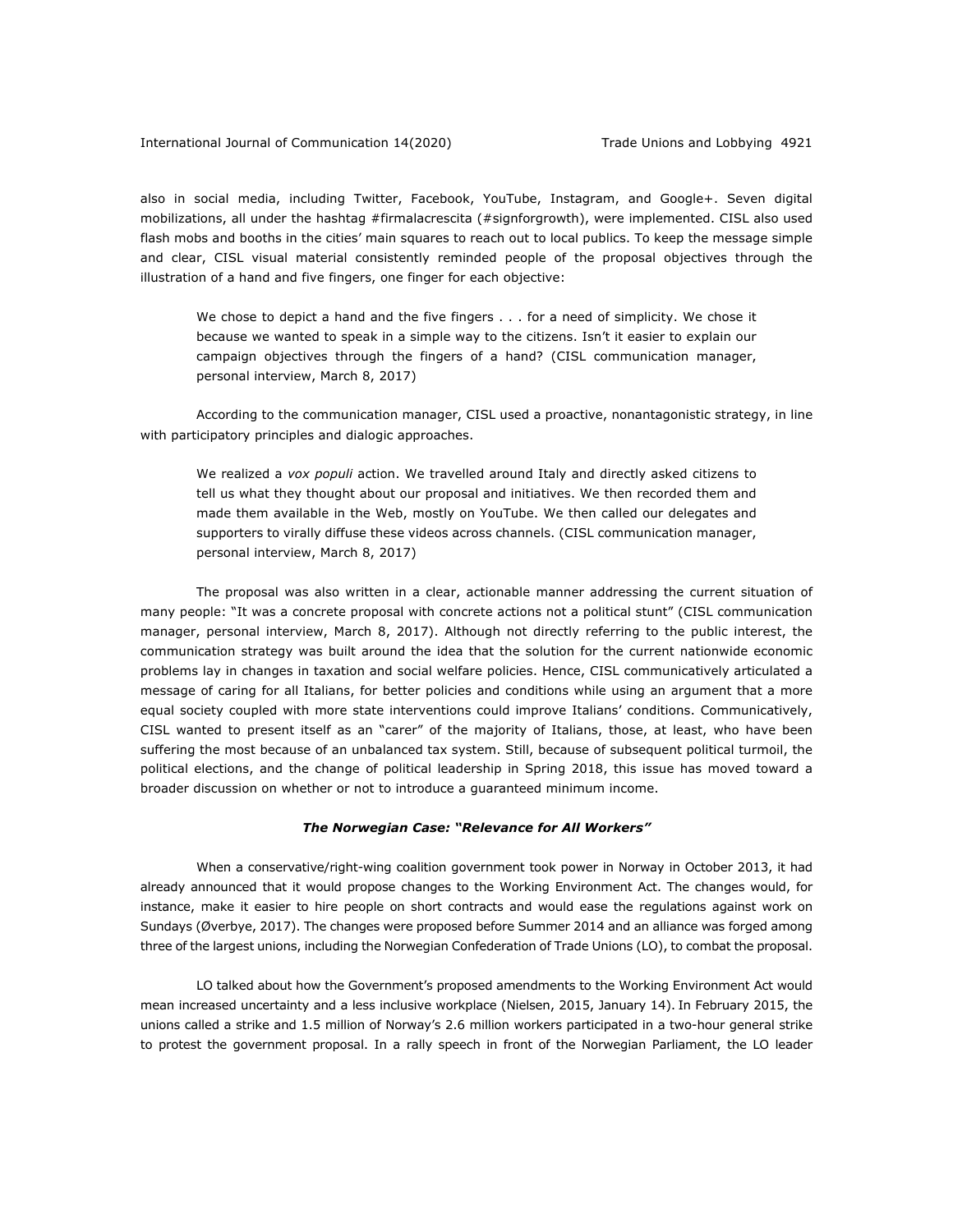explicitly framed the issue as being for and not against something: "I think it is more important to say what we are fighting for! We are fighting for dignity, security, freedom and decency in working life. . . . Good friendswe are the ones that stand for justice" (speech manuscript, excerpt in internal document). Thus, the LO leader was attempting to take back an important keyword for politicians on the other side of the political spectrum. She also made references to "the Norwegian model" that builds on a strong three-part cooperation:

To weaken a party undermines the Norwegian model. It is a gigantic experiment with the safety and freedom of workers. Our model of society is fought for by the unions. Those of us standing here. And not at least, the generations ahead of us. They have given us a legacy. Good friends—we will never give that legacy away! (speech manuscript, excerpt in internal document)

The strategy material we were given access to pointed out that "this issue can be framed in a number of different ways" (internal document). Five examples were mentioned: "The 'female' perspective, the 'youth is losing' perspective, the 'working life crime will increase' perspective, the 'more bureaucracy when the labor inspection authority will be increased' perspective, and the 'health/safety' perspective. This means that we can keep the pressure up with constant new angles" (internal document).

The strategist behind the union campaign acknowledged the conflict between fighting for the interests of their members and what could be considered as the public interest. To forge a connection here, they relied on moving the debate to a more general system level:

The challenge is to reconcile self-interest and common interest. . . . You must communicate about a larger concern: the development of working life. . . . How the situation can be for your nephew that is tired of school. (Union strategist, personal interview, April 27, 2016)

First, they wanted to address the problem on the system level and then add cases and examples for illustration, recognizing that "anecdotes eat statistics for breakfast. Every time" (Union strategist, personal interview, April 27, 2016). At the same time, the LO's head of public relations and strategy was adamant that the union's large membership base made it possible for them to argue that they did largely represent the public interest. The major rhetorical strategy then was to choose the tactical topic of work security as a shared political value and locate this on a national level, in other words, to make it relevant for all workers. It was argued that the proposed changes would create insecurity. The union strategists created a link to the public interest, but did not expect this argument to carry the weight in the short term. As anticipated, the changes were agreed to by the Parliament in March 2015. This particular campaign was forged with a long-term perspective and the message "Do not mess with us again."

## *The UK Case: "A Service for Everybody"*

The UK case focuses on the ongoing lobbying campaign surrounding rail policy in the United Kingdom. In the early 1990s, the national rail system was broken into regional segments to enable those segments to be franchised and put under the control of private companies. Ever since this privatization of rail services, at regular intervals, the wisdom of this policy has been publicly debated. We investigated the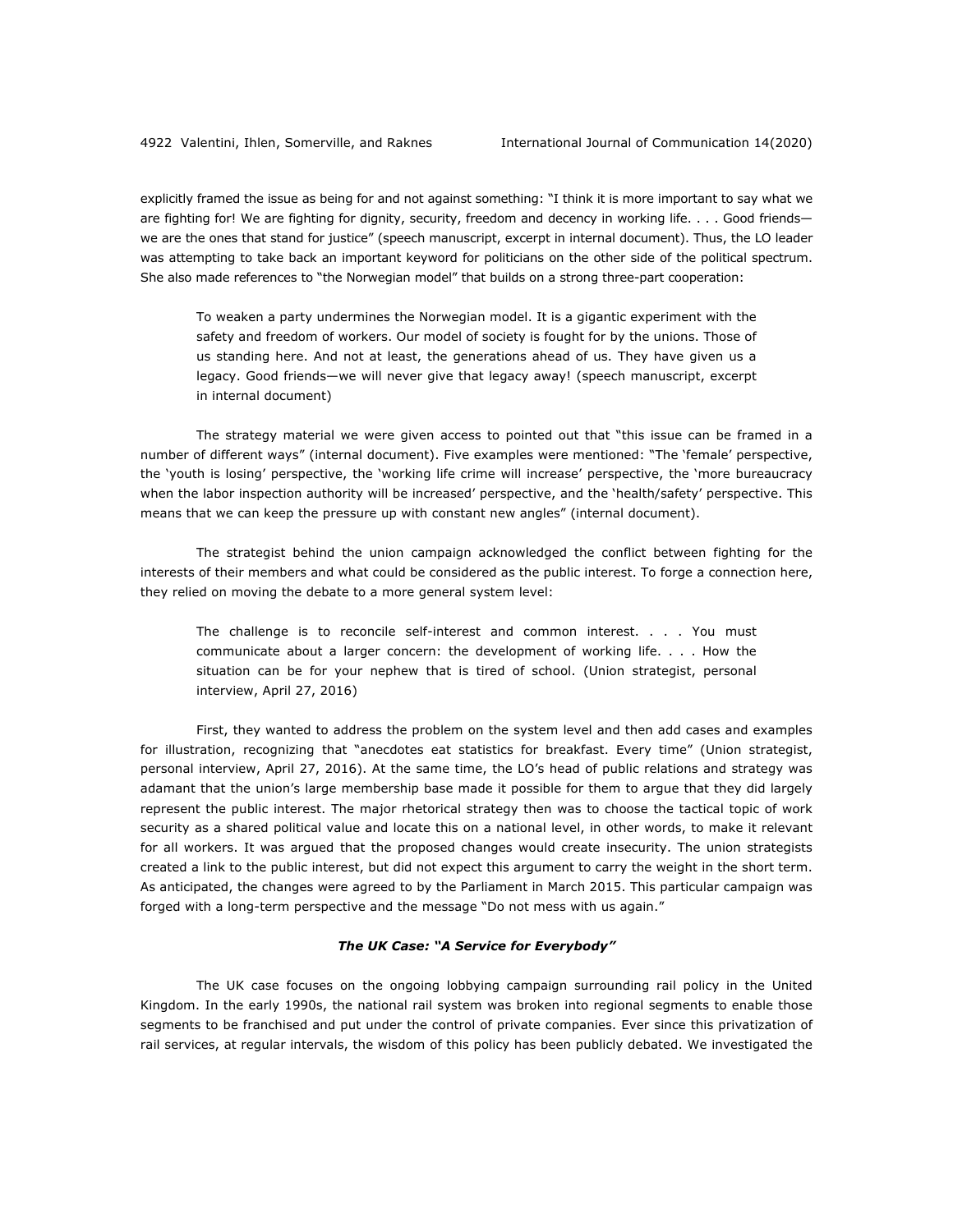public lobbying campaign of the National Union of Rail, Maritime and Transport Workers (RMT) and the umbrella organization Action for Rail (AFR), which the RMT uses to maximize the voice of a range of trade union actors. The RMT is very explicit that its aim is to renationalize Britain's railway transport system: "Our goal is to bring the whole [rail] industry back into public ownership and run it as a public service" (RMT policy officer, personal interview, June 13, 2017). The trade union position is that the privatized rail companies are not serving the public interest in relation to transport. The public interest in their view is the provision of an affordable, safe, and efficient public transport system. In their narrative, the injection of the profit motive into the rail system has created incentives that work against the public interest (e.g., the withdrawal of staff from ticket offices and trains), thereby increasing potential safety risks to passengers. They also focus on claims that train fares in the privatized system have consistently increased faster than the rate of general wage growth, making rail transport increasingly less affordable for citizens. The RMT says that the general public is not benefitting; only a few shareholders gain, who benefit doubly from government subsidies and any profits made on rail networks. The trade union puts forward the public interest arguments centered on accountability and transparency of systems. A key RMT frame is to portray any public funds used to write off debts to make the franchising process viable as a misuse of public money. Equally, any dividend payments to shareholders are juxtaposed against areas of the rail service that clearly require additional investment:

Passengers are paying more but getting less. Trains are often cancelled, delayed, overcrowded, and understaffed. While passengers pay more for the rail services, the dividends paid to rail company shareholders was £222M in 2014/15—a whopping increase of 21% on the previous year. Instead of reinvesting the money back into the railways—to ensure the trains run on time, the rail network is properly staffed, and passengers' fares are affordable—your money is lining the pockets of shareholders. (AFR statement, January 2017).

The RMT policy officer noted that although the public interest argument is central to the union's lobbying strategy, they had to lobby different audiences slightly differently:

[W]e've tried to build support amongst passengers on the railway, who aren't decision makers but we want them to try and influence their MP or write to the chief executive or do things; we'll pitch things slightly different than we would if we were going direct to an MP. If we're trying to lobby journalists and get journalists to understand a story and why it's important, again you adopt a different approach with a journalist. (RMT policy officer, personal interview, June 13, 2017)

In a UK media environment where most of the press is virulently antiunion, the RMT has used the AFR network as a "softer campaigning body" (RMT policy officer, personal interview, June 13, 2017) to lobby for renationalization. The policy officer explained that one must emphasize the public interest argument to ensure that there is seen to be a broad alliance in any lobbying and media campaign.

As noted, the RMT uses its resources to help form an umbrella group AFR and is constantly reaching out to a range of consumer groups and environmental groups. It has even been prepared to form alliances with organizations, such as the Campaign for Better Transport, that only see partial renationalization of railways as a solution: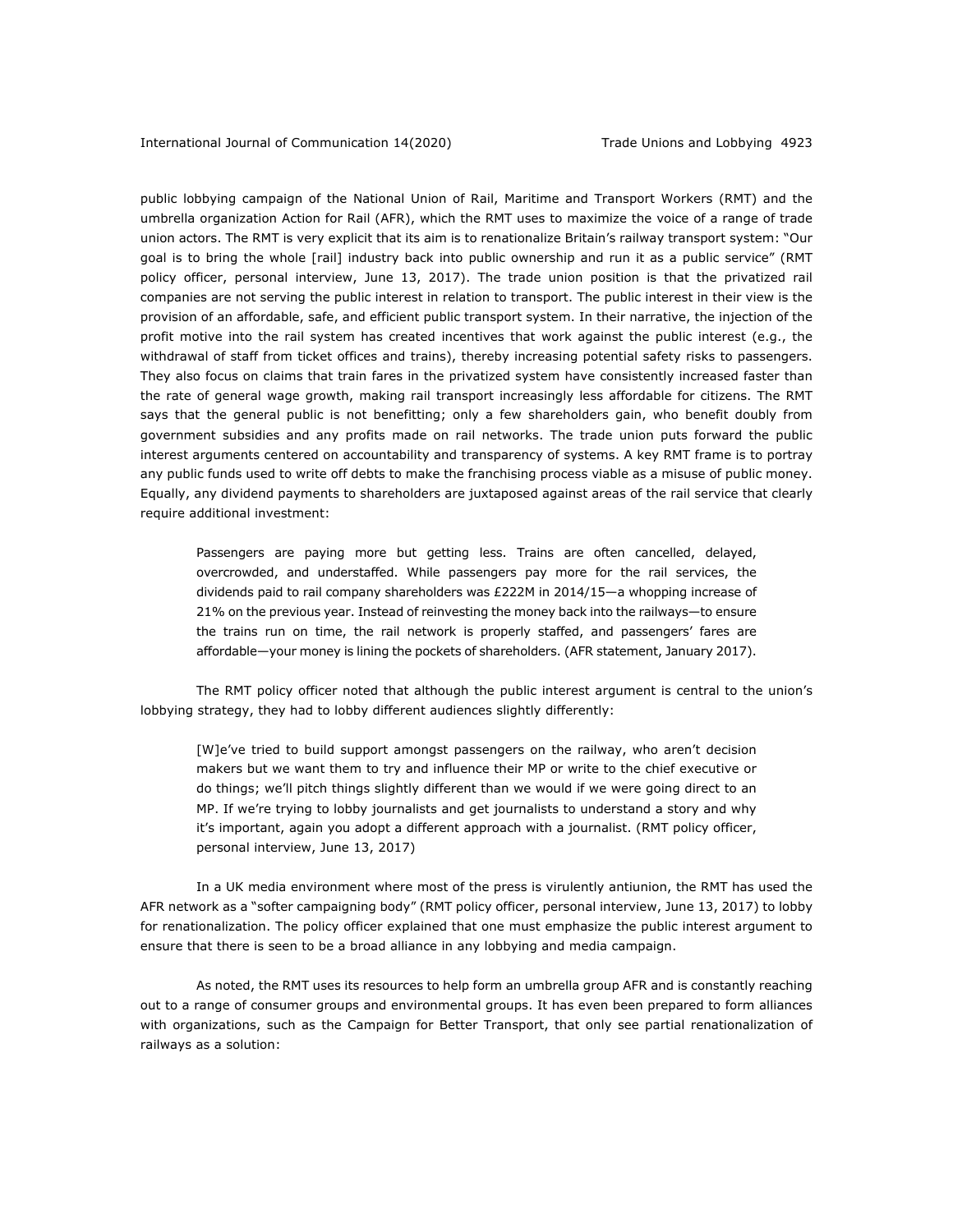We work regularly with Freight for Rail [and] the Campaign for Better Transport is a partner you would want to be involved with because you know we each have our own different reaches and can talk to different people; [it] is a natural ally and there is no point in not being seen to have a common platform that reflects an agenda where we can all get to where we want to get to. (RMT policy officer, personal interview, June 13, 2017)

After several decades of union "bashing" from successive UK governments and the British press, the RMT union is now acutely conscious that it must present itself as part of a campaigning coalition involving many societal groups pressing for rail reform in the public interest.

#### **Discussion**

Our analysis of the three campaign's framing strategies shows that despite historical union differences and differences in the political systems, unions relied on the notion of public interest in their campaigns' framing strategies to achieve similar goals, that is, to bring public support to the union positions on the issue. Yet, the construction of the frames was slightly different. Specifically, in the Italian and UK cases, the campaigns' purposes were to gain public support (lobbying for change) for a legislative proposal (Italy) and for a reversal of privatization (UK). In the Norwegian case, the campaign's purpose was to block the government's proposed changes to the Working Environment Act (lobbying for no change). Applying Entman's (1993) framing definition elements (see Table 3), we can see that all three unions communicatively constructed the problem as something that was preventing achievement of the public interest, that is, preventing an equal society for Italy, job security for Norway, and reliable and safe transportation for the United Kingdom. They discursively constructed responsibility claims for not achieving the public interest to their respective governments, and they communicated a clear solution that was in line with the historical trajectories of these unions' relations with their political systems.

For instance, both Italy and Norway are considered consensus-oriented democracies (Lijphart, 2012); thus, their chosen frames revolved around building consensus on their own problems, albeit in different manners. The Norwegian union discursively constructed the problem as a general one, affecting the whole society. The Norwegian union LO argued that the proposed changes to the Working Environment Act would hurt all Norwegian employees and also the Norwegian model. Thus, the union attempted to raise the issue to a more general system level, namely, that of the general conditions of working life and the assumed common wish of having a steady job. Given the history and position of the LO in the Norwegian political system, taking on the role as a defender of the public interest might come easier than for unions that have class struggle as their main motive (Hyman, 2001). The Norwegian unions form an important part of the political and social fabric through their participation in the tripartite model that is the basis of Norwegian society.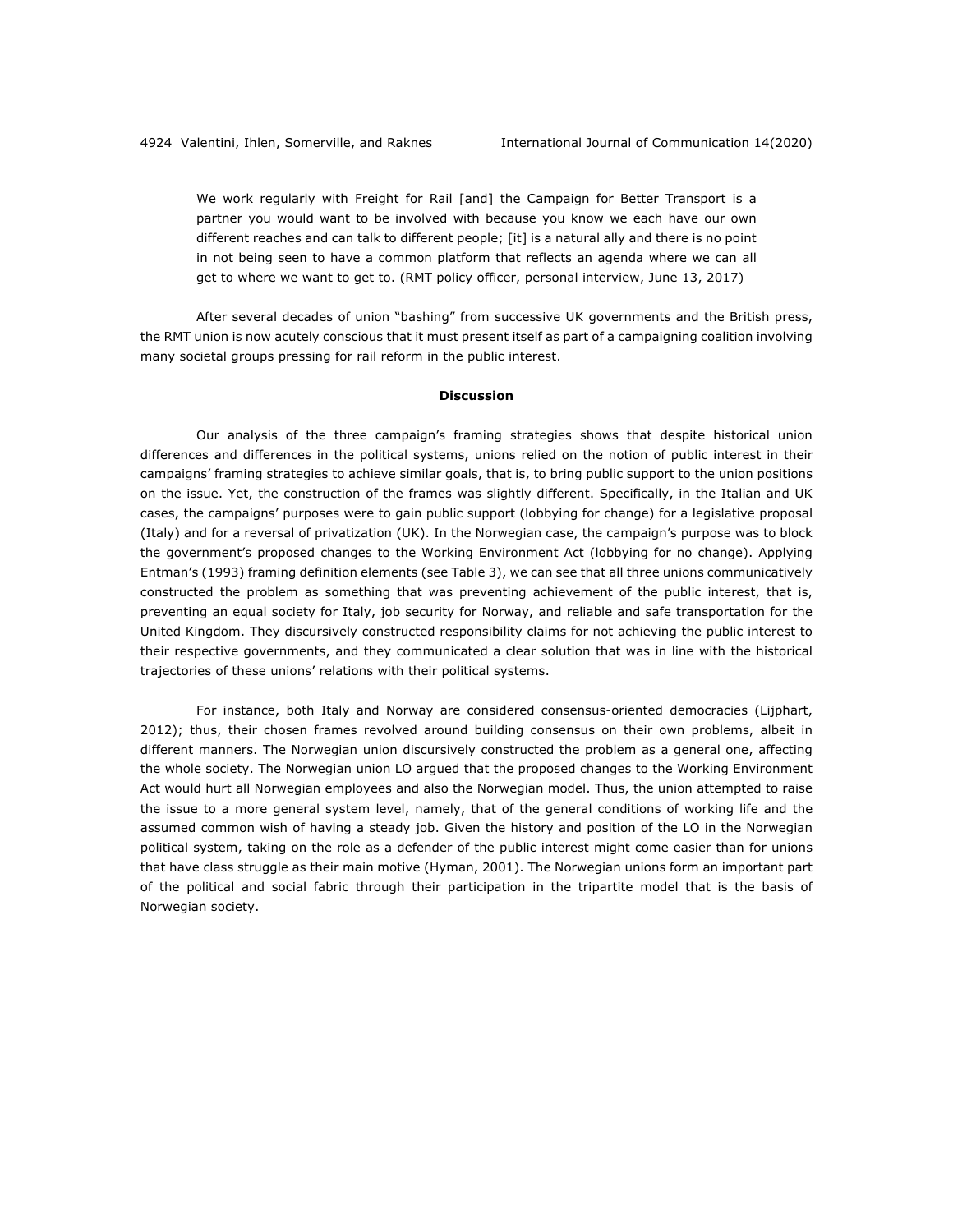|                               | Country                                                                                                                               |                                                                                                                            |                                                                                                                                                                    |  |  |
|-------------------------------|---------------------------------------------------------------------------------------------------------------------------------------|----------------------------------------------------------------------------------------------------------------------------|--------------------------------------------------------------------------------------------------------------------------------------------------------------------|--|--|
| Frame                         | Italy                                                                                                                                 | Norway                                                                                                                     | United Kingdom                                                                                                                                                     |  |  |
| Problem                       | There are increased social<br>inequalities due to<br>persistent low economic<br>grow coupled with an<br>unbalanced taxation<br>system | Proposed changes in the<br>Working Environment Act<br>threaten job security and<br>inclusiveness                           | Railway services are too<br>expensive and<br>overcrowded public<br>money misspent on debt<br>write-offs for private<br>companies and dividends<br>for shareholders |  |  |
| Causality                     | The current taxation<br>system favors high-<br>income people and<br>increases income gaps<br>and class separation                     | The changes will make it<br>easier to hire people on<br>short contracts and ease<br>regulations against work<br>on Sundays | Privatization of railway<br>services creates uneven<br>service, decreases safety,<br>and increases expenses<br>for the public                                      |  |  |
| Public interest<br>evaluation | A more equal society will<br>decrease income gap and<br>class separation                                                              | Everyone needs job<br>security and all<br>Norwegian employees will<br>be affected by the<br>proposed changes               | There is a need for<br>improved public<br>accountability; profit<br>motive may lead to cost<br>cutting and risks to<br>passenger safety                            |  |  |
| Treatment                     | The union proposal on a<br>new taxation system and<br>increasing social welfare<br>policies will make society<br>more equal           | The proposed changes to<br>the Working Environment<br>Act should be abandoned                                              | A centrally coordinated<br>railway system under<br>public ownership is best<br>for the public                                                                      |  |  |

| Table 3. Public Interest Frames in the Union Lobbying Campaigns. |  |  |  |
|------------------------------------------------------------------|--|--|--|
|------------------------------------------------------------------|--|--|--|

The Italian union, on the other hand, constructed the problem as a class-oriented one, that is, an income-based inequality problem between social classes. This, arguably, illustrates the historical struggle between capital and labor of Italian unions as a type of class-oriented unionism (Hyman, 2001). Like the Norwegian union, CISL aimed at working collaboratively with all interested social partners, in line with its consensus-oriented democratic system (Lijphart, 2012). The approach toward the political elite was proactive and supportive to the extent that CISL wanted to offer concrete solutions to real problems that politicians could take up. The public interest frame was used in this campaign purposively to address CISL's great focus on policy concertation. Compston (2003) defines concertation as "national level discussions between government representatives and representatives of peak employer and/or trade union confederations that lead to agreements on public policy" (p. 791). The public lobbying campaign was not a battle field of different interests, but rather was used as a common ground to construct legislative propositions that could actually be implemented. The campaign and the petition were thus instrumental to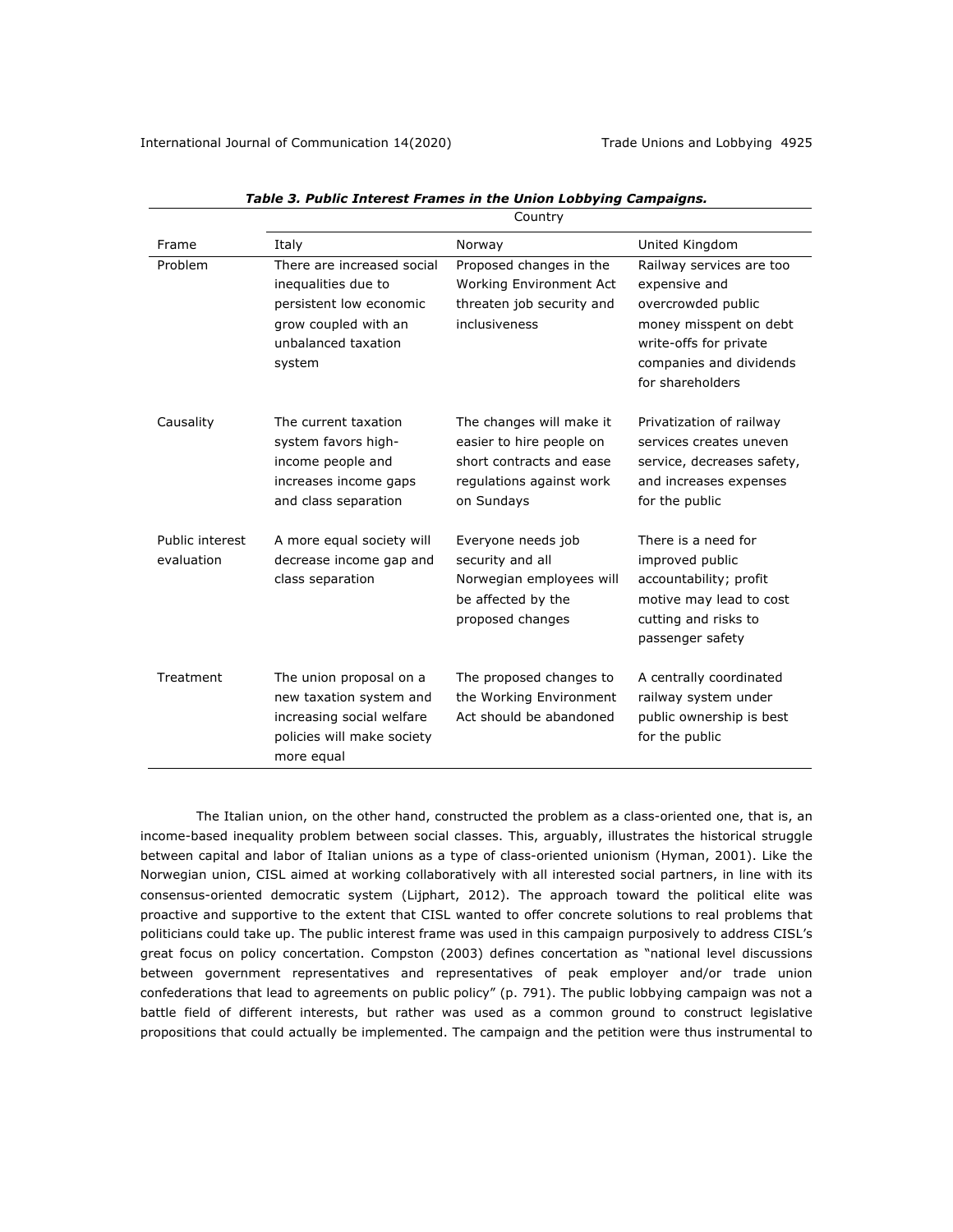make the specific issues of changing taxation policy and increasing social welfare "hot-issue topics" for the political agenda. The issues presented in this public campaign are illustrative examples of what Regalia (2012) notes about Italian trade unions' latest trends on societal roles.

As for the UK case, it is possible to note a different approach, contrasting in part its historical trajectory. The campaign was not built around a market notion as expressed in market-oriented unionism (Hyman, 2001), but through a broad-based coalition with other social actors expressing a "majoritarian view." This was a strategic choice that can be explained in part because of the historical loss of power and influence of unions in today's political context. In the United Kingdom, the RMT trade union and the umbrella organization it supports, the AFR, are always keen to avoid any impression that they are going "*public with a narrow, self-serving issue*" (Mack, 1997, cited in McGrath, 2007, p. 271). They consistently frame the transport problems in Britain as stemming from, and being perpetuated by, the narrow self-interests that privatization has served. In recent years, in particular, there has been a significant increase of industrial disputes over attempts by privatized rail companies to shed staff. The unions have repeatedly deployed the public interest frame of "rail safety" to try to combat these job reductions. The trade unions are lobbying for a return to a centrally controlled public railway system run for the public's benefit and underpinned by "people before profit." Historically, this can be seen as a departure for UK trade unionism that in the past tended to fight its battles as unions, but legislative changes and declining membership have forced different strategies on them and seeking out broad-based coalitions is clearly key to their claim in promoting the public interest in relation to rail transport.

Overall, our findings show that contextual and historical elements influenced these organizations' rhetorical choices when framing their messages, as they have influenced their overall strategic communication choices (consensus-building vs. confrontational approach) of their public lobbying campaigns. How these three organizations employed framing strategy and constructed the problem, causality, treatment, and solution in their campaign messages are largely similar, but they also show micro-level communicative differences that can be explained by the organizations' history and their relations to their respective political systems and political contexts (Hyman, 2001; Lijphart, 2012). These findings are particularly relevant when taking into consideration recent theoretical developments in framing theory within the context of public affairs. Departing from de Vreese's (2005) work, Lock and colleagues (2020) propose a revised framing process model for public affairs, which takes into consideration the different nature and purpose of framing—to influence decision making and policy formulation—in public affairs activities. This model, however, does not account for the influence of contextual and historical elements in the framing-building or -setting processes, which, our study shows to be important elements to understand frame building efforts.

#### **Conclusions and Limitations**

This comparative case study contributes to framing theory by (a) empirically studying a sociopolitical actor, trade unions, that has not been studied much (cf. Carragee & Roefs, 2004) within the context of public affairs; and (b) showing how contextual and historical elements (political systems and trade union histories) influence the framing-building process in these organizations. It does so by unfolding how these organizations create messages constructed around specific meanings and interpretations of the problem in focus via the use of the public interest notion. This can be considered a contribution to the rhetorical tradition in framing studies (Kuypers, 2010; Souders & Dillard, 2014) aimed at illustrating how trade unions' rhetorical choices help them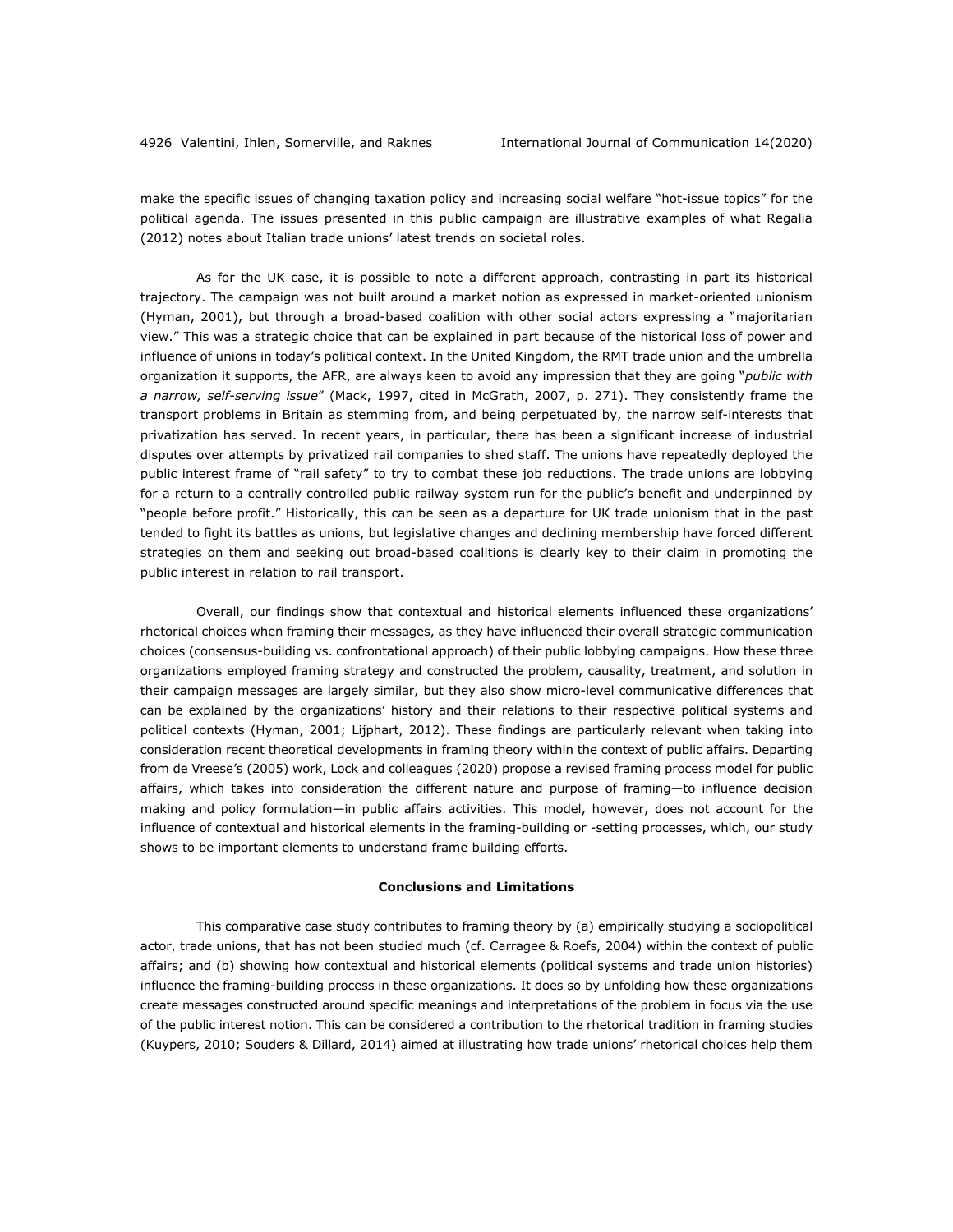## International Journal of Communication 14(2020) Trade Unions and Lobbying 4927

achieve organizational goals that have an impact on society and the general public. The trade union lobbying campaigns reveal how these organizations approach advocating for one's own interests through a public interest frame. This comparative study is unique in that it is one of the few empirical works illustrating how strategic communication and the public interest argument serve the purpose of union advocacy.

The findings, although limited to one specific campaign in each case, show that the communication strategy of using appeals to the public interest and common values as suggested by the literature on lobbying (Baumgartner et al., 2009; Rommetvedt, 2011) is also used among sectional organizations such as unions. Given that the campaigns were designed to be media friendly and attention-grabbing public efforts, a framing around this motive seems an "obvious" solution for trade unions.

This study also contributes to the literature on strategic communication and unions by showing (a) the specificities of employing a framing strategy in the context of unions; (b) the communicative construction of the frames (how unions translate their ideas into illustrations, symbols, and narratives that resonate with the general public); and (c) the versatility of the public interest notion, which was communicatively adjusted and culturally entrenched to serve similar, general union interests, yet different unions' communication purposes. Overall, this case study documents the important communicative function of appealing to the public interest as a framing strategy for endorsing unions' sociopolitical position and the importance of contextual and historical elements in the framing-building process.

Given the qualitative nature of this comparative study and the peculiarities of the selected campaigns, the investigation has some limits. Given the focus on specific countries and specific campaigns, it is not possible to generalize. Furthermore, the analysis unfolds the unions' perspective (framing-building process) and, particularly, how the strategists in charge of the campaigns saw and reflected on the actual activities. Hence. their view on how the public interest notion was communicatively used within the campaign is highly subjective. Despite these limitations, this comparative study on the strategic use of framing can offer some preliminary and valuable insights for theory building purposes (Lincoln & Guba, 1985), particularly in relation to the use of the public interest frame in strategic communication and lobbying studies.

## **References**

- Anthony, G. (2013). Public interest and three dimensions of judicial review. *Northern Ireland Legal Quarterly, 64*(2), 125–142.
- Baker, S. E., & Edwards, R. (2012). How many qualitative interviews is enough? Retrieved from http://eprints.ncrm.ac.uk/2273/
- Baumgartner, F. R., Berry, J. M., Hojnacki, M., Kimball, D. C., & Leech, B. L. (2009). *Lobbying and policy change: Who wins, who loses, and why*. Chicago, IL: University of Chicago Press.
- Binderkrantz, A. S., & Krøyer, S. (2012). Customizing strategy: Policy goals and interest group strategies*. Interest Groups & Advocacy, 1*(1), 115–138. doi:10.1057/iga.2012.6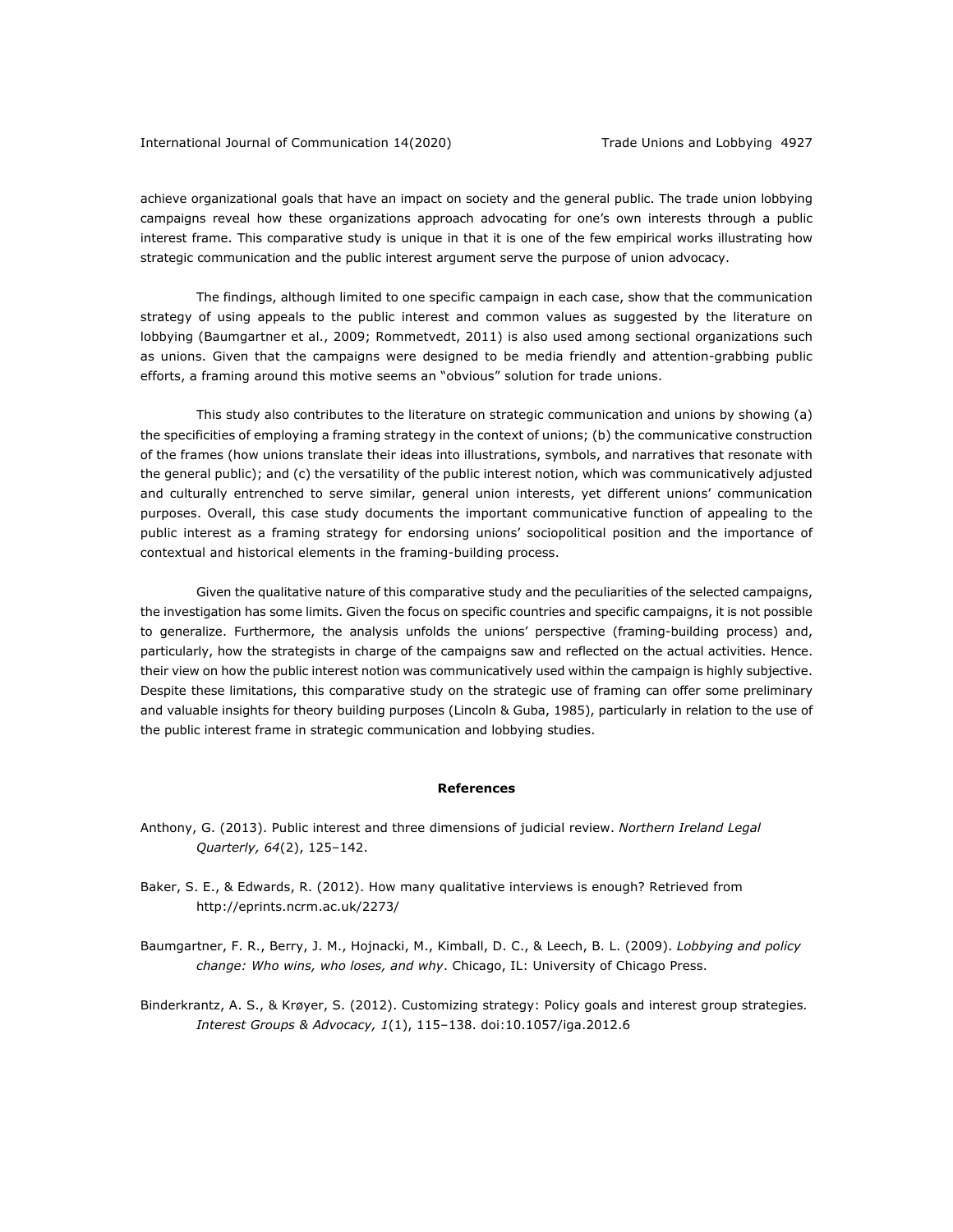- Bitonti, A. (2017). Public affairs and political philosophy. In P. Harris & C. S. Fleischer (Eds.), *The SAGE handbook of international corporate and public affairs* (pp. 151–164). Los Angeles, CA: SAGE Publications.
- Bivins, T. H. (1993). Public relations, professionalism and the public interest. *Journal of Business Ethics*, *12*(2), 117–126. Retrieved from https://www.jstor.org/stable/25072380
- Bogner, A., Littig, B., & Menz, W. (2009). Introduction: Expert interviews—An introduction to a new methodological debate. In A. Bogner, B. Littig, & W. Menz (Eds.), *Interviewing expert*s (pp. 1– 13). Basingstoke, UK: Palgrave Macmillan.
- Boräng, F., Eising, R., Klüver, H., Mahoney, C., Naurin, D., Rasch, D., & Rozbicka, P. (2014). Identifying frames: A comparison of research methods. *Interest Groups & Advocacy, 3*(2), 188–201. doi:10.1080/13501763.2016.1149208
- Bozeman, B. (2007). *Public values and public interest: Counterbalancing economic individualism*. Washington, DC: Georgetown University Press.
- Bsumek, P. K., Schneider, J., Schwarze, S., & Peeples, J. (2014). Corporate ventriloquism: Corporate advocacy, the coal industry, and the appropriation of voice. In J. Peeples & S. Depoe (Eds.), *Voice and environmental communication* (pp. 21‒43). London, UK: Palgrave Macmillan.
- Carragee, K. M., & Roefs, W. (2004). The neglect of power in recent framing research. *Journal of Communication, 54*(2), 214–233. doi:10.1111/j.1460-2466.2004.tb02625.x
- Cochran, C. E. (1974). Political science and "the public interest." *The Journal of Politics, 36*(2), 327–355. doi:10.2307/2129473
- Compston, H. (2003). Beyond corporatism: A configurational theory of policy concertation. *European Journal of Political Research, 42*(6), 787–809. doi:10.1111/1475-6765.00104
- Coxall, B. (2001). *Pressure groups and British politics*. London, UK: Politicos.
- Daviter, F. (2007). Policy framing in the European Union. *Journal of European Public Policy*, *14*(4), 654– 666. doi:10.1080/13501760701314474
- de Vreese, C. H. (2005). News framing: Theory and typology. *Information Design Journal & Document Design*, *13*(1), 51–62.
- Entman, R. M. (1993). Framing: Toward clarification of a fractured paradigm. *Journal of Communication, 43*(4), 51–58. doi:10.1111/j.1460-2466.1993.tb01304.x
- Entman, R. M. (2004). *Projects of power: Framing news, public opinion, and U.S. foreign policy*. Chicago, IL: University of Chicago Press.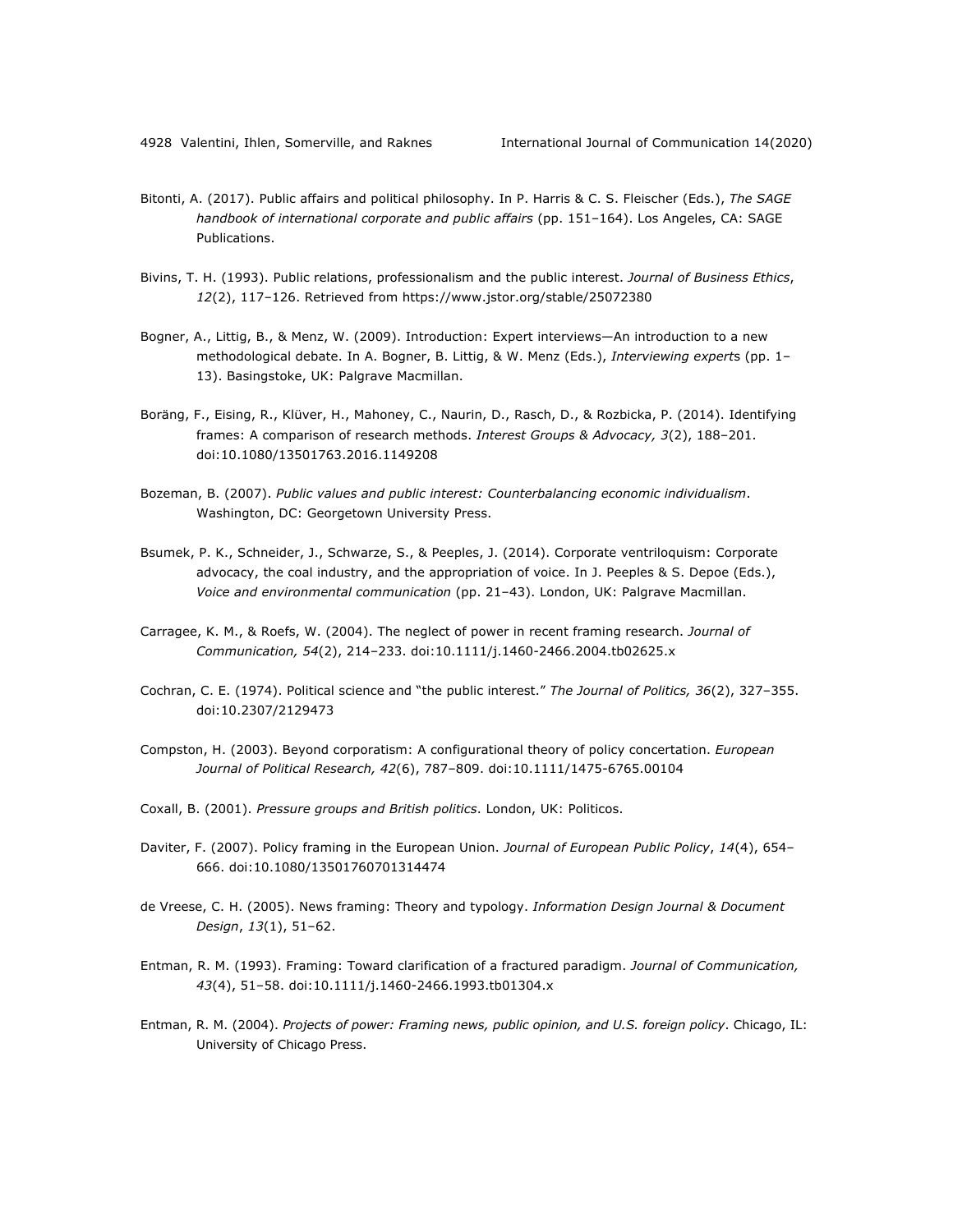Feintuck, M. (2004). *"The public interest" in regulation*. New York, NY: Oxford University Press.

- Flick, U. (2009). Interviews. In U. Flick (Ed.), *An introduction to qualitative research* (4th ed., pp. 149–175). London, UK: SAGE Publications.
- Gulbrandsen, T. (2009). Private business lobbying in a corporatist society: The case of Norway. In F. Sattler & C. Boyer (Eds.), *European economic elites: Between a new spirit of capitalism and the erosion of state socialism* (pp. 375–403). Berlin, Germany: Duncker & Humblot.
- Hyman, R. (2001). Trade union research and cross-national comparison. *European Journal of Industrial Relations, 7*(2), 203–232. doi:10.1177/095968010172006
- Ihlen, Ø., Raknes, K., Somerville, I., Valentini, C., Stachel, C., Lock, I. . . . & Seele, P. (2018). Framing "the public interest": Comparing public lobbying campaigns in four European states. *Journal of Public Interest Communications, 2*(1). doi:10.32473/jpic.v2.i1.p107
- Johnston, J. (2016). *Public relations and the public interest*. New York, NY: Routledge.
- Kjelstadli, K. (1998). *Et splittet samfunn: 1905-1935* [A divided society: 1905-1935] (Vol. 10). Oslo, Norway: Aschehoug.
- Klüver, H., Mahoney, C., & Opper, M. (2015). Framing in context: How interest groups employ framing to lobby the European Commission. *Journal of European Public Policy, 22*(4), 481–498. doi:10.1080/13501763.2015.1008550
- Kuypers, J. A. (2010). Framing analysis from a rhetorical perspective. In P. D'Angelo & J. A. Kuypers (Eds.), *Doing news framing analysis* (pp. 286–311)*.* New York, NY: Routledge.
- Lijphart, R. (2012). *Understanding European trade unionism: Between market, class and society*. London, UK: SAGE Publications.
- Lincoln, Y. S., & Guba, E. G. (1985). *Naturalistic inquiry* (Vol. 75). New York, NY: SAGE Publications.
- Lippmann, W. (1955). *Essays in the public philosophy*. London, UK: Transaction.
- Lock, I., Stachel, C., & Seele, P. (2020). Traveling frames: How corporate and civil society actors try to influence public administration and courts in a case on nuclear emission data in Switzerland. *Journal of Public Affairs*, *20*(1), 1–13. doi:10.1002/pa.2008
- Mack, C. S. (1997). *Business, politics, and the practice of government relations*. Westport, CT: Quorum.
- Mahoney, C., & Baumgartner, F. (2008). Converging perspectives on interest group research in Europe and America. *West European Politics, 31*(6), 1253–1273. doi:10.1080/01402380802372688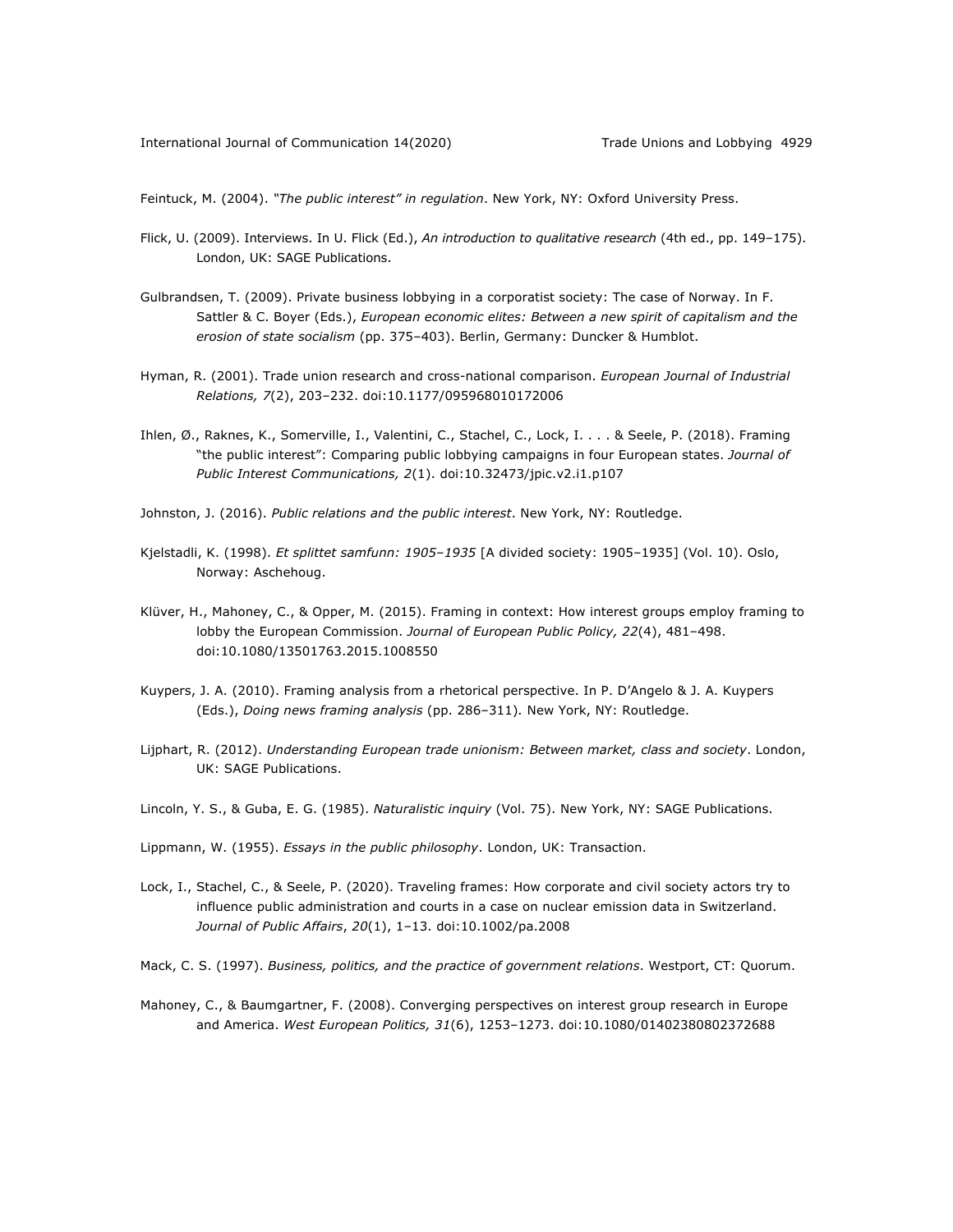- Manfredi-Sánchez, J. L. (2019). Brand activism. *Communication & Society*, *32*(4), 343–359. doi:10.15581/003.32.4.343-359
- McGrath, C. (2007). Framing lobbying messages: Defining and communicating political issues persuasively. *Journal of Public Affairs, 7*(3), 269–280. doi:10.1002/pa.267
- McIlroy, J., Fishman, N., & Campbell, A. (1999). *British trade unions and industrial politics: The high tide of trade unionism, 1964*–*79*. Farnham, UK: Ashgate.
- Messina, A. (2007). Public relations, the public interest and persuasion: An ethical approach. *Journal of Communication Management*, *11*(1), 29–52. doi:10.1108/13632540710725978
- Moylan, J. (2012). Union membership has halved since 1980. Retrieved from https://www.bbc.co.uk/news/business-19521535
- Nielsen, H. KI (2015, January 14), LO vil samle fagbevegelsen mot regjeringen [LO wants to unite the unions against the government]. *Fri fagbeveglse*. Retrieved from https://frifagbevegelse.no/nyheter/lo-vil-samle-fagbevegelsen-mot-regjeringen-6.158.202084.377ef955cb
- Olson, M. (1965). *The logic of collective action: Public goods and the theory of groups*. Cambridge, MA: Harvard University Press.
- Organization for Economic Cooperation and Development. (2005, November). Economic survey of Italy (Vol. 2005/7). Retrieved from https://www.oecd.org/economy/surveys/Italy-2019-OECDeconomic-survey-overview.pdf
- Øverbye, E. (2017). Likhet og ulikhet under Erna Solbergs regjering [Equality and inequality under the government of Erna Solberg]. *Tidsskrift for velferdsforskning, 20*(2), 164–170. doi:10.18261/ISSN.0809-2052-2017-02-05
- Pan, Z., & Kosicki, G. M. (2001). Framing as a strategic action in public deliberation. In S. D. Reese, O. H. Gandy, & A. E. Grant (Eds.), *Framing public life: Perspectives on media and our understanding of the social world* (pp. 35–65). Mahwah, NJ: Erlbaum.
- Polonsky, M. J. (2017). The role of corporate social marketing. Journal of Social Marketing, 7(3), 268–279. doi:10.1108/JSOCM-11-2016-0066
- Reese, S. D. (2007). The framing project: A bridging model for media research revisited. *Journal of Communication, 57*(1), 148–154. doi:10.1111/j.1460-2466.2006.00334.x
- Regalia, I. (2012). Italian trade unions: Still shifting between consolidated organizations and social movements? *Management Revue, 23*(4), 386–407. Retrieved from https://www.jstor.org/stable/41783732